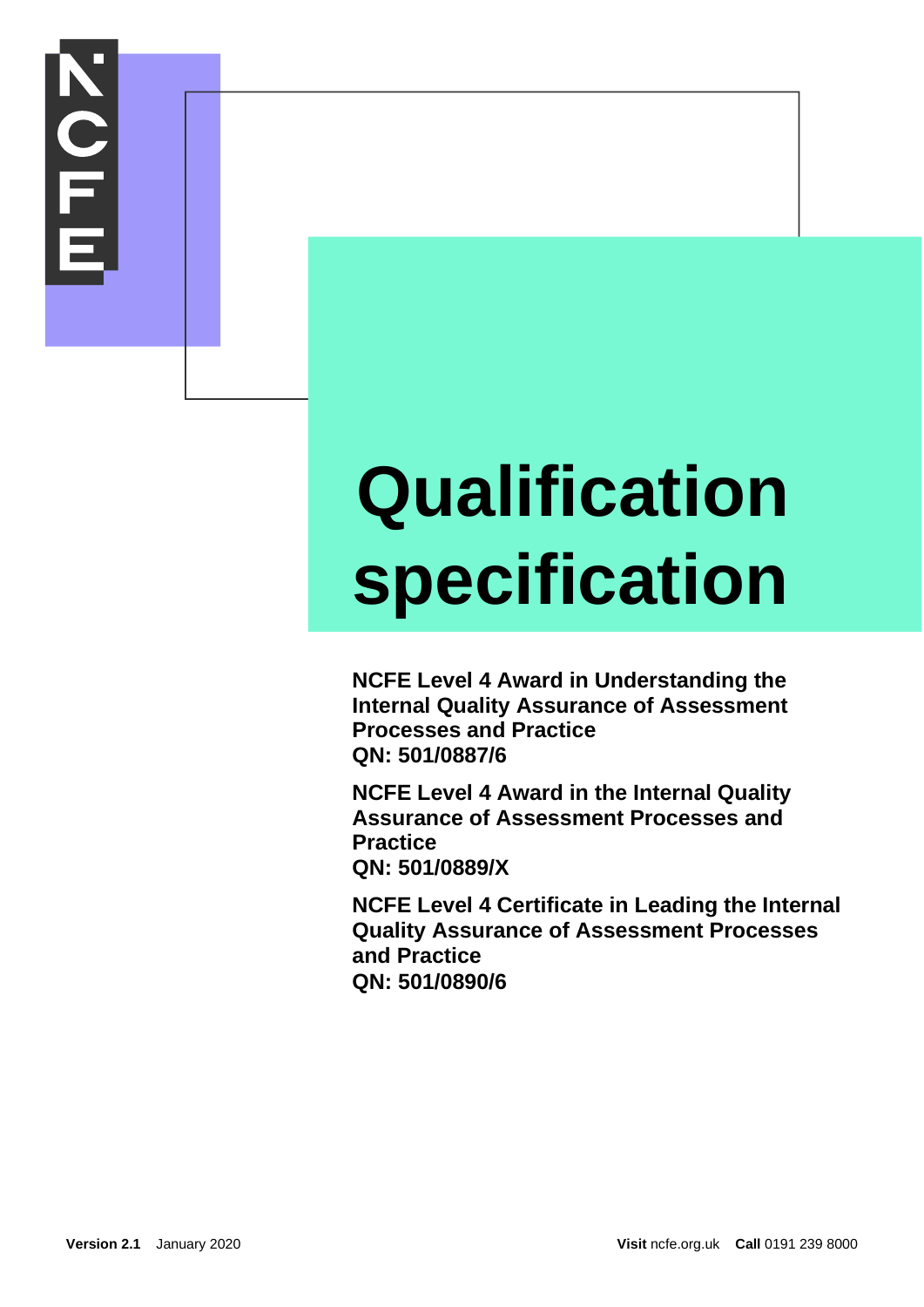#### **Contents**

| <b>Summary of changes</b>                                                                                                                                                                                                                                                                                                                                                                                                                                                                                                                                                                                                                                                                                                                               | 4                                                                                                                                                                                                         |
|---------------------------------------------------------------------------------------------------------------------------------------------------------------------------------------------------------------------------------------------------------------------------------------------------------------------------------------------------------------------------------------------------------------------------------------------------------------------------------------------------------------------------------------------------------------------------------------------------------------------------------------------------------------------------------------------------------------------------------------------------------|-----------------------------------------------------------------------------------------------------------------------------------------------------------------------------------------------------------|
| <b>Section 1</b><br><b>Qualification overview</b><br>Introduction<br>Things you need to know<br><b>Total Qualification Time (TQT)</b><br>Credit<br>About these qualifications<br>Qualification purpose<br>Qualification objectives<br>Achieving these qualifications<br>Recognition of Prior Learning (RPL)<br>Credit transfer<br>Entry guidance<br>Progression opportunities<br><b>Qualification dates</b><br><b>Staffing requirements</b><br>Assessors and Internal Quality Assurance<br>Resource requirements<br>Support for learners<br><b>Evidence Tracking Log</b><br>Support for centres<br><b>Customer Support team</b><br>Reasonable Adjustments and Special Considerations Policy<br>Subject maps<br>Fees and Pricing<br>Training and support | 5<br>$6\phantom{1}6$<br>$\begin{array}{c} 6 \\ 7 \end{array}$<br>8<br>8<br>8<br>$\overline{9}$<br>9<br>10<br>10<br>10<br>11<br>11<br>12<br>12<br>13<br>14<br>14<br>14<br>14<br>14<br>14<br>14<br>15<br>15 |
| <b>Learning Resources</b>                                                                                                                                                                                                                                                                                                                                                                                                                                                                                                                                                                                                                                                                                                                               | 15                                                                                                                                                                                                        |
| <b>Section 2</b>                                                                                                                                                                                                                                                                                                                                                                                                                                                                                                                                                                                                                                                                                                                                        | 16                                                                                                                                                                                                        |
| Unit content and assessment guidance                                                                                                                                                                                                                                                                                                                                                                                                                                                                                                                                                                                                                                                                                                                    | 17                                                                                                                                                                                                        |
| Unit 01 Understanding the principles and practices of internally assuring the quality of assessment                                                                                                                                                                                                                                                                                                                                                                                                                                                                                                                                                                                                                                                     | 18                                                                                                                                                                                                        |
| Unit 02 Internally assure the quality of assessment                                                                                                                                                                                                                                                                                                                                                                                                                                                                                                                                                                                                                                                                                                     | 21                                                                                                                                                                                                        |
| Unit 03 Plan, allocate and monitor work in own area of responsibility                                                                                                                                                                                                                                                                                                                                                                                                                                                                                                                                                                                                                                                                                   | 24                                                                                                                                                                                                        |
| <b>Section 3</b>                                                                                                                                                                                                                                                                                                                                                                                                                                                                                                                                                                                                                                                                                                                                        | 26                                                                                                                                                                                                        |
| <b>Assessment and quality assurance</b>                                                                                                                                                                                                                                                                                                                                                                                                                                                                                                                                                                                                                                                                                                                 | 27                                                                                                                                                                                                        |
| How the qualification is assessed                                                                                                                                                                                                                                                                                                                                                                                                                                                                                                                                                                                                                                                                                                                       | 27                                                                                                                                                                                                        |
| Internal assessment                                                                                                                                                                                                                                                                                                                                                                                                                                                                                                                                                                                                                                                                                                                                     | 27                                                                                                                                                                                                        |
| Presenting evidence                                                                                                                                                                                                                                                                                                                                                                                                                                                                                                                                                                                                                                                                                                                                     | 27                                                                                                                                                                                                        |
| <b>Quality Assurance</b>                                                                                                                                                                                                                                                                                                                                                                                                                                                                                                                                                                                                                                                                                                                                | 28                                                                                                                                                                                                        |
| Internal quality assurance                                                                                                                                                                                                                                                                                                                                                                                                                                                                                                                                                                                                                                                                                                                              | 28                                                                                                                                                                                                        |
| External quality assurance                                                                                                                                                                                                                                                                                                                                                                                                                                                                                                                                                                                                                                                                                                                              | 28                                                                                                                                                                                                        |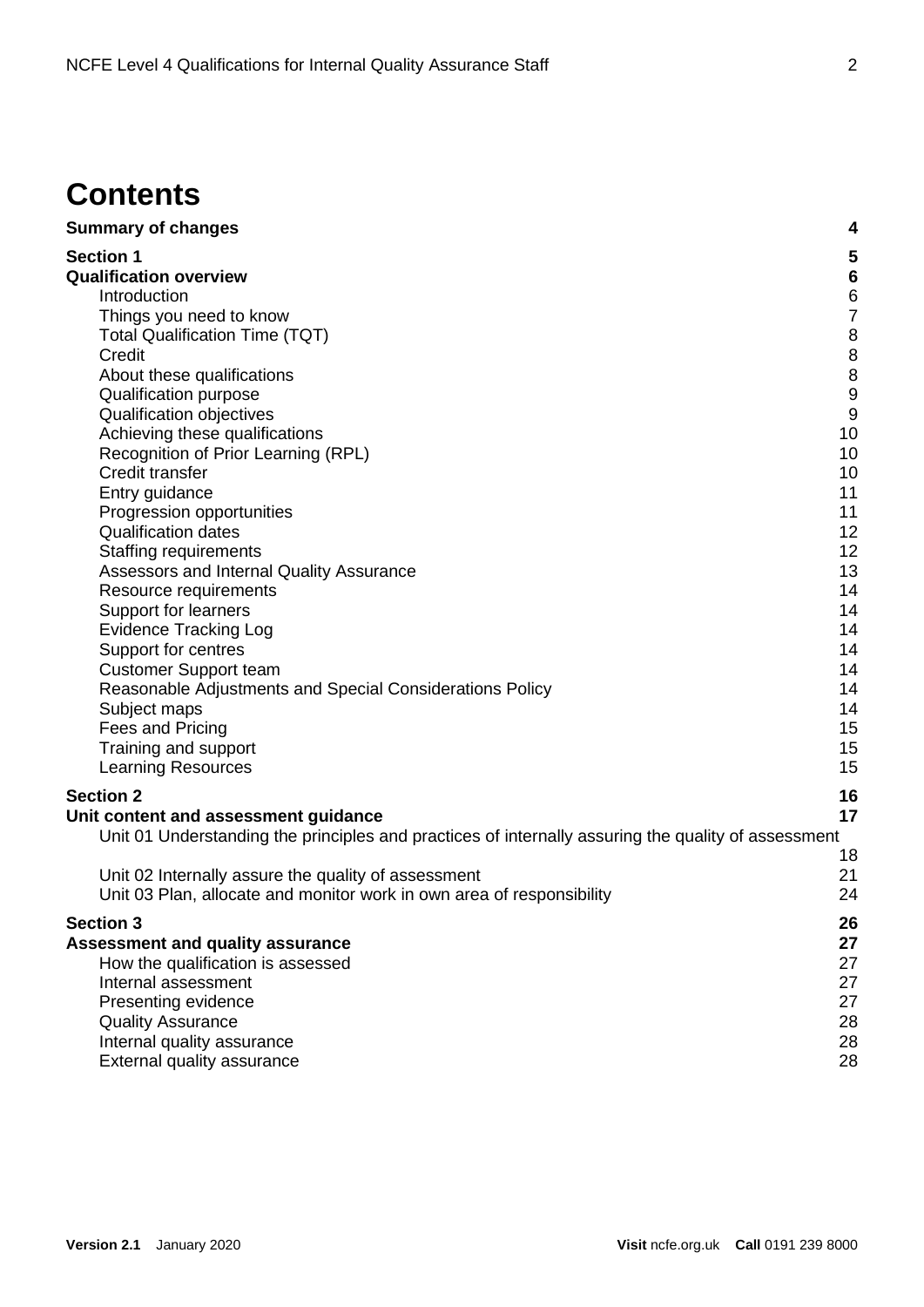| <b>Section 4</b><br><b>Explanation of terms</b> |    |
|-------------------------------------------------|----|
| <b>Section 5</b>                                | 32 |
| <b>General information</b>                      | 33 |
| Equal opportunities                             | 33 |
| Diversity, access and inclusion                 | 33 |
| Data protection                                 | 33 |
| Contact us                                      | 34 |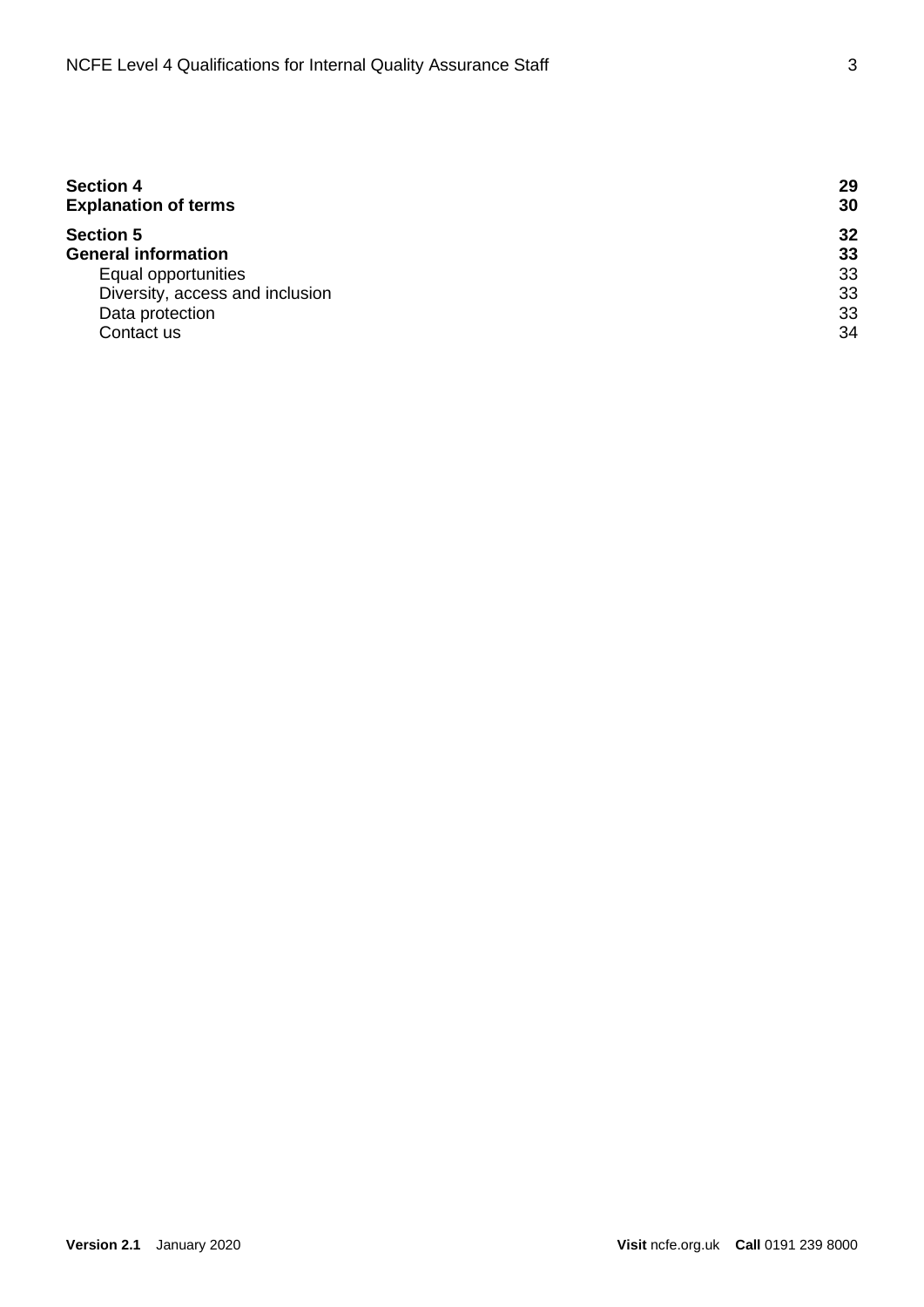#### **Summary of changes**

This section summarises the changes to this qualification specification since the last version (Issue 2 November 2017). Please check the NCFE website for the most recent version.

• Information regarding the wellbeing and safeguarding of learners added to Section 1.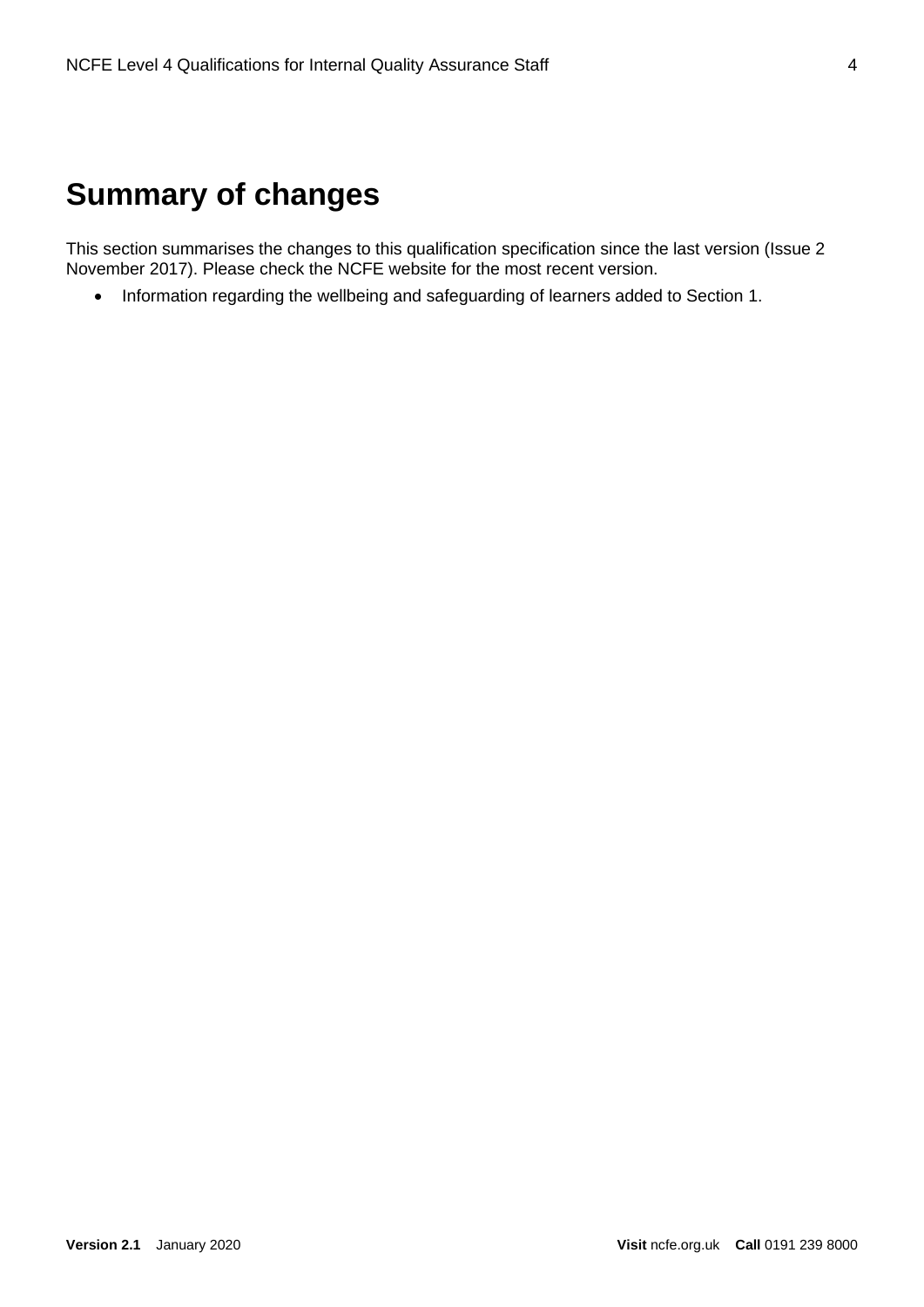### **Section 1 Qualification overview**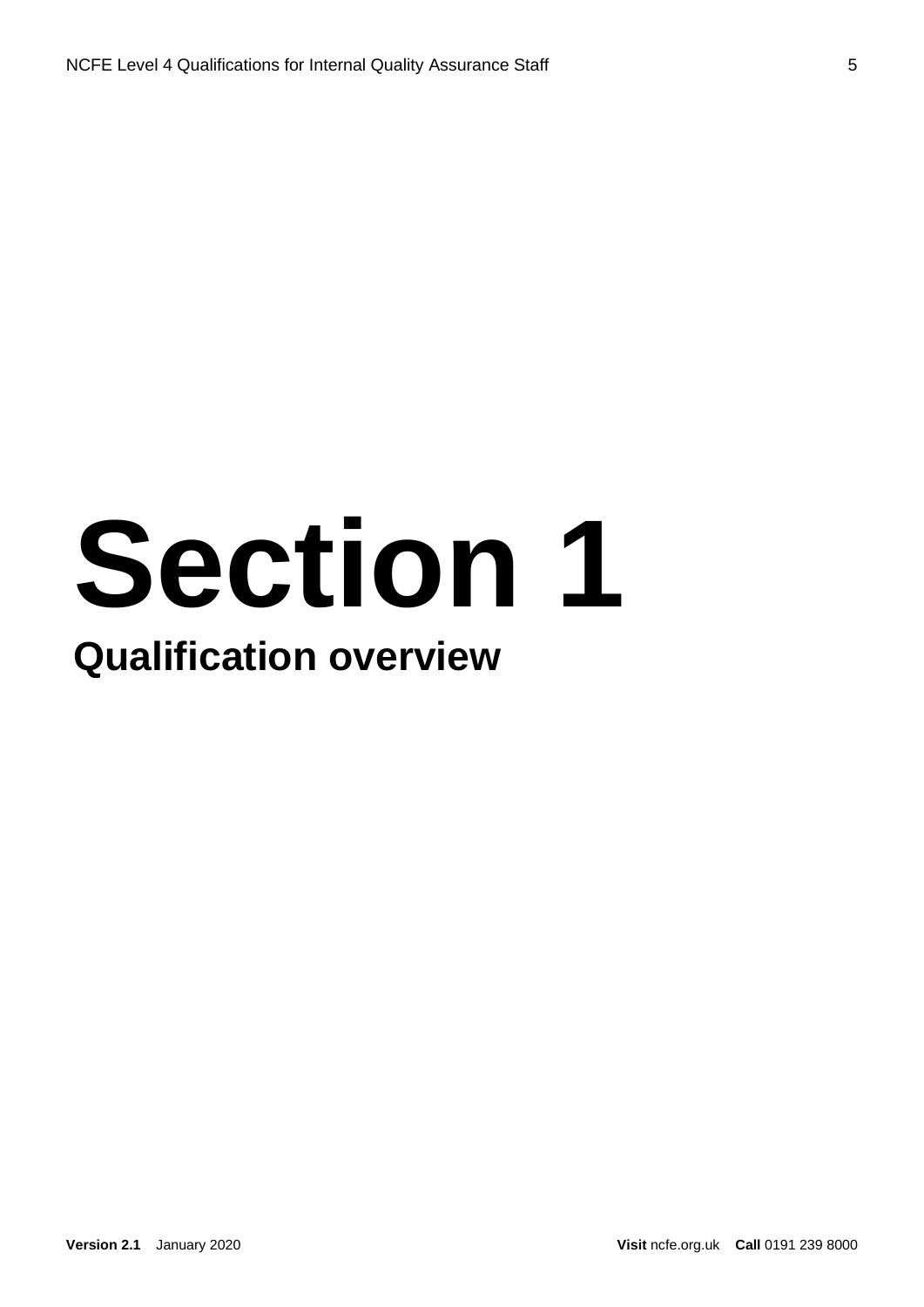#### **Qualification overview**

#### **Introduction**

We want to make your experience of working with NCFE as pleasant and easy as possible. This qualification specification contains everything you need to know about these qualifications and should be used by everyone involved in the planning, delivery and assessment of the following qualifications:

- NCFE Level 4 Award in Understanding the Internal Quality Assurance of Assessment Processes and **Practice**
- NCFE Level 4 Award in the Internal Quality Assurance of Assesment Processes and Practice
- NCFE Level 4 Certificate in Leading the Internal Quality Assurance of Assessment Processes and Practice.

All information contained in this specification is correct at the time of publishing.

To ensure that you're using the most up-to-date version of this qualification specification please check the issue date in the page headers against that of the qualification specification on the NCFE website.

If you advertise these qualifications using a different or shortened name you must ensure that learners are aware that their final certificate will state the regulated qualification title of either, NCFE Level 4 Award in Understanding the Internal Quality Assurance of Assessment Processes and Practice, NCFE Level 4 Award in the Internal Quality Assurance of Assessment Processes and Practice, or NCFE Level 4 Certificate in Leading the Internal Quality Assurance of Assessment Processes and Practice.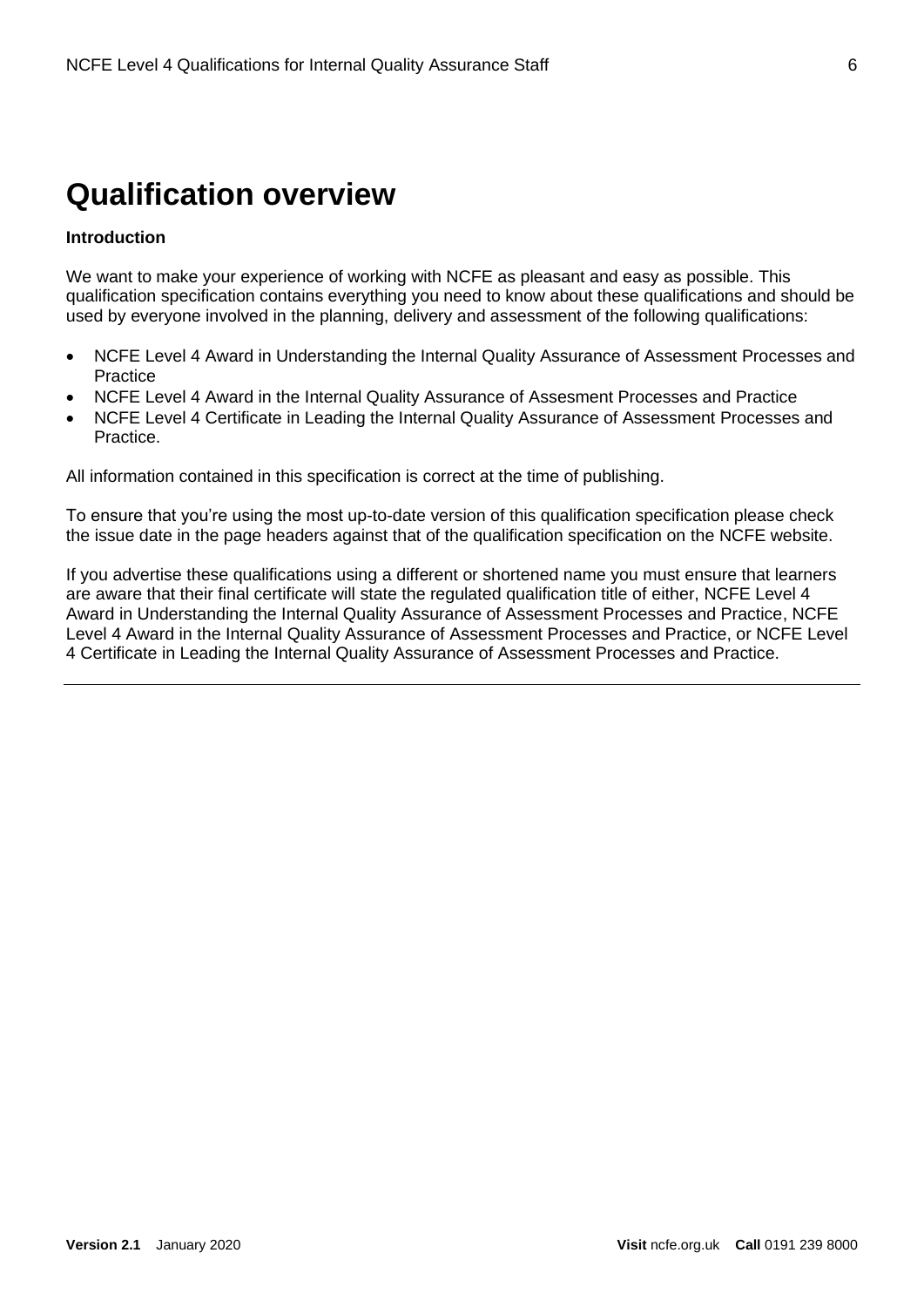#### **Things you need to know**

| Qualification number (QN)             | (501/0887/6)                                                                |
|---------------------------------------|-----------------------------------------------------------------------------|
| Aim reference                         | 50108876                                                                    |
| <b>Total Qualification Time (TQT)</b> | 60                                                                          |
| Guided Learning Hours (GLH)           | 45                                                                          |
| Credit value                          | 6                                                                           |
| Level                                 | 4                                                                           |
| Assessment requirements               | internally assessed and externally quality assured portfolio of<br>evidence |

| Qualification number (QN)             | (501/0889/X)                                                                |
|---------------------------------------|-----------------------------------------------------------------------------|
| Aim reference                         | 5010889X                                                                    |
| <b>Total Qualification Time (TQT)</b> | 120                                                                         |
| Guided Learning Hours (GLH)           | 90                                                                          |
| Credit value                          | 12                                                                          |
| Level                                 | 4                                                                           |
| Assessment requirements               | internally assessed and externally quality assured portfolio of<br>evidence |

| Qualification number (QN)             | (501/0890/6)                                                                |
|---------------------------------------|-----------------------------------------------------------------------------|
| Aim reference                         | 50108906                                                                    |
| <b>Total Qualification Time (TQT)</b> | 170                                                                         |
| <b>Guided Learning Hours (GLH)</b>    | 115                                                                         |
| Credit value                          | 17                                                                          |
| Level                                 | $\overline{4}$                                                              |
| Assessment requirements               | internally assessed and externally quality assured portfolio of<br>evidence |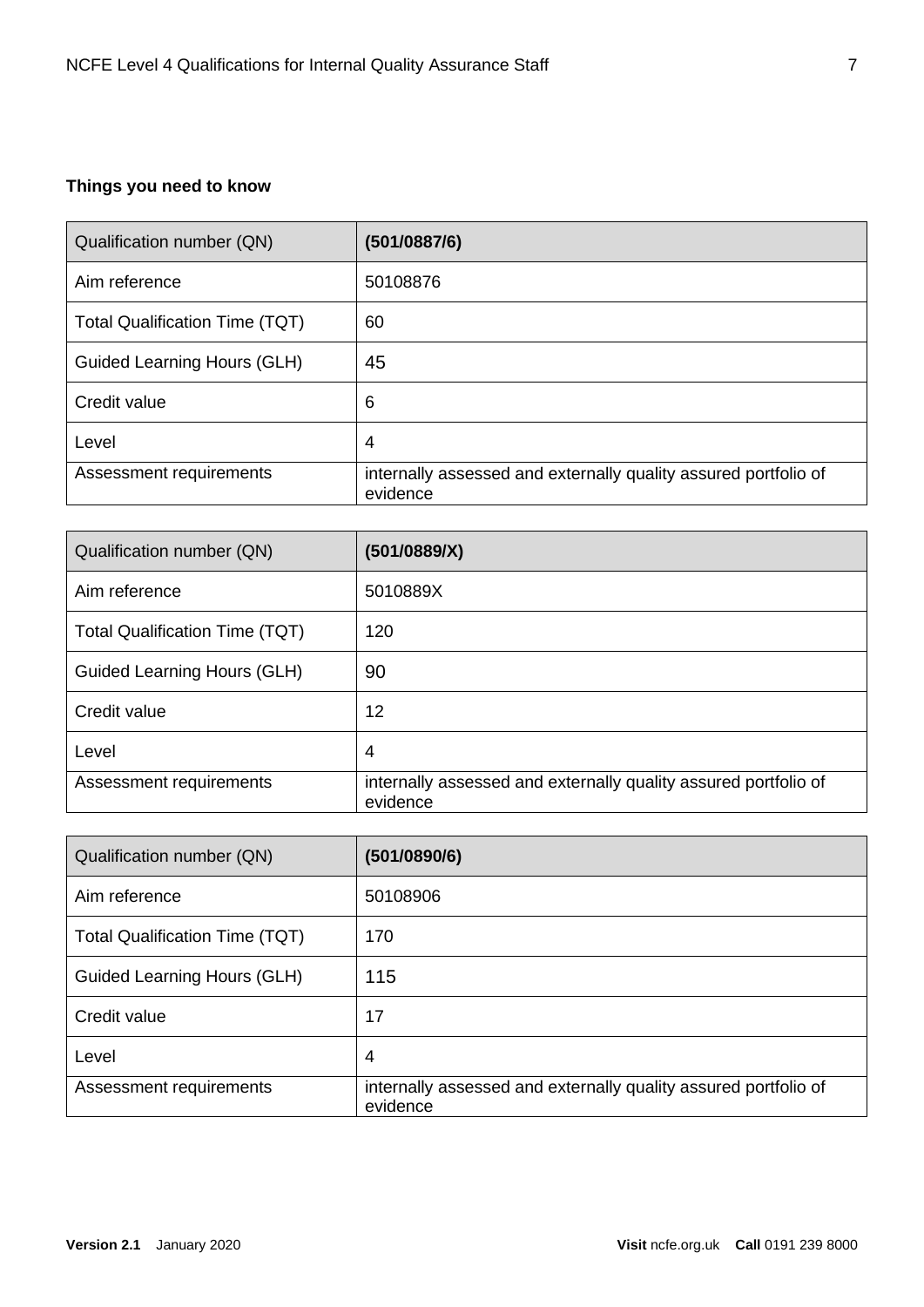#### **Total Qualification Time (TQT)**

Total Qualification Time is the number of notional hours which represents an estimate of the total amount of time that could reasonably be expected to be required in order for a learner to achieve and demonstrate the achievement of the level of attainment necessary for the award of a qualification.

Total Qualification Time comprises:

- the Guided Learning Hours for the qualification
- an estimate of the number of hours a learner will reasonably be likely to spend in preparation, study or any other form of participation in education or training, including assessment, which takes place as directed by – but not under the immediate guidance or supervision of – a lecturer, supervisor, Tutor or other appropriate provider of education or training.

Centres can decide how to allocate the TQT across the units of a qualification.

#### **Credit**

The credit value is equal to the Total Qualification Time divided by ten, rounded to the nearest whole number.

#### **About these qualifications**

These are regulated qualifications. The regulated numbers for these qualifications are 501/0887/6, 501/0889/X and 501/0890/6.

These qualifications are designed for those who currently work, or wish to work in the field of assessment and internal quality assurance. They are designed to support the Assessment and Quality Assurance of all Apprenticeships and vocational qualifications.

These qualifications may be eligible for funding. For further guidance on funding, please contact your local funding provider.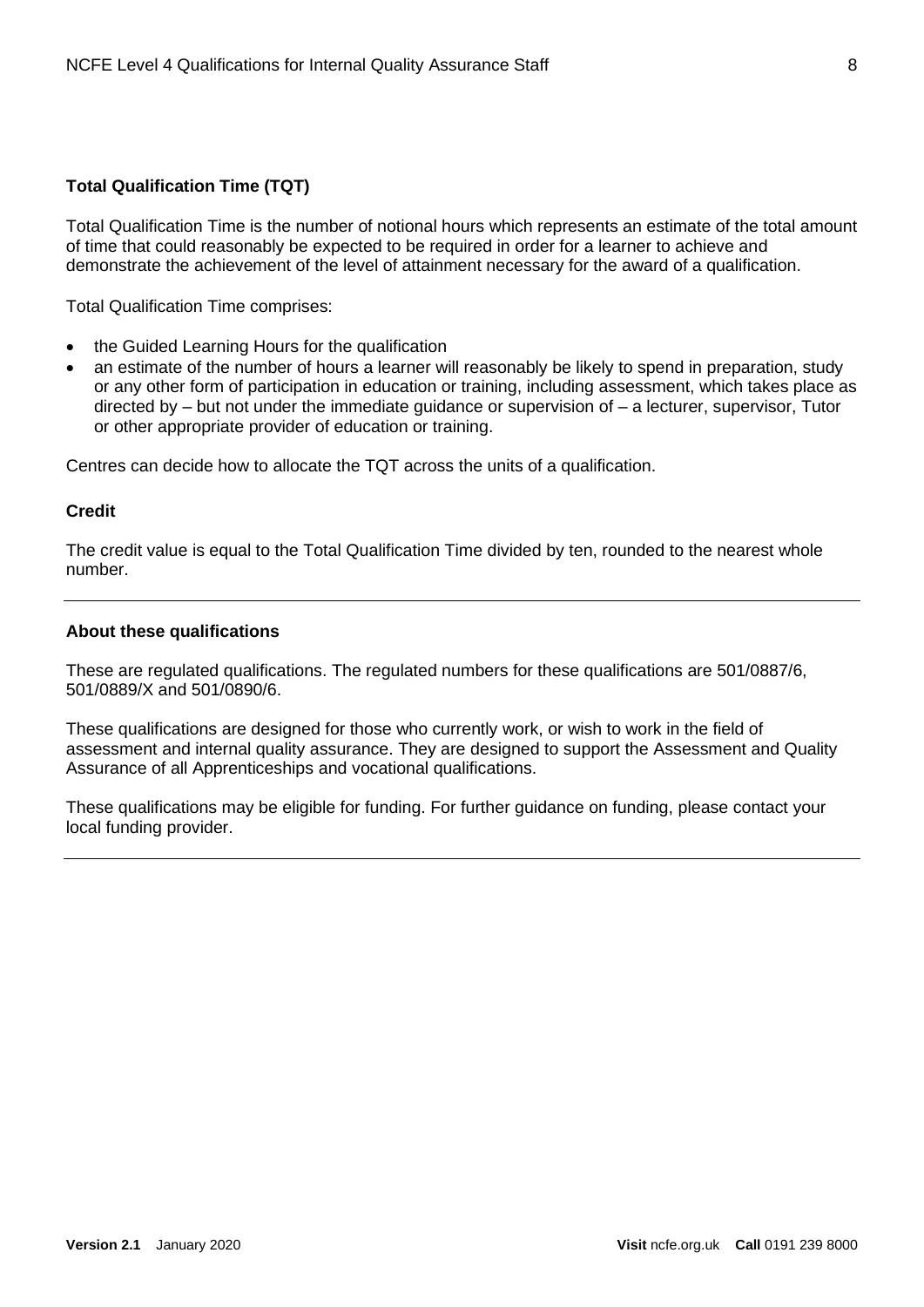#### **Qualification purpose**

#### **Level 4 Award in Understanding the Internal Quality Assurance of Assessment Processes and Practice:**

The purpose of this qualification is to develop knowledge and understanding of internal quality assurance. It is intended for those who wish to gain an understanding of the principles and practices of internal quality assurance without any requirement to practice.

#### **Level 4 Award in the Internal Quality Assurance of Assessment Processes and Practice:**

The purpose of this qualification is to confirm competence in an occupational role to the standards required. It is intended for those who maintain and improve the quality of assessment from within an organisation or assessment centre.

#### **Level 4 Certificate in Leading the Internal Quality Assurance of Assessment Processes and Practice:**

The purpose of this qualification is to confirm competence in an occupational role to the standards required. It is intended for those who lead a team of internal quality assurance staff.

#### **Qualification objectives**

The objectives of these qualifications are to:

• provide the essential knowledge and understanding that quality assurance staff need, and offer additional units that describe competent practice. This approach gives flexibility and a greater potential to meet the needs of aspiring quality assurance staff.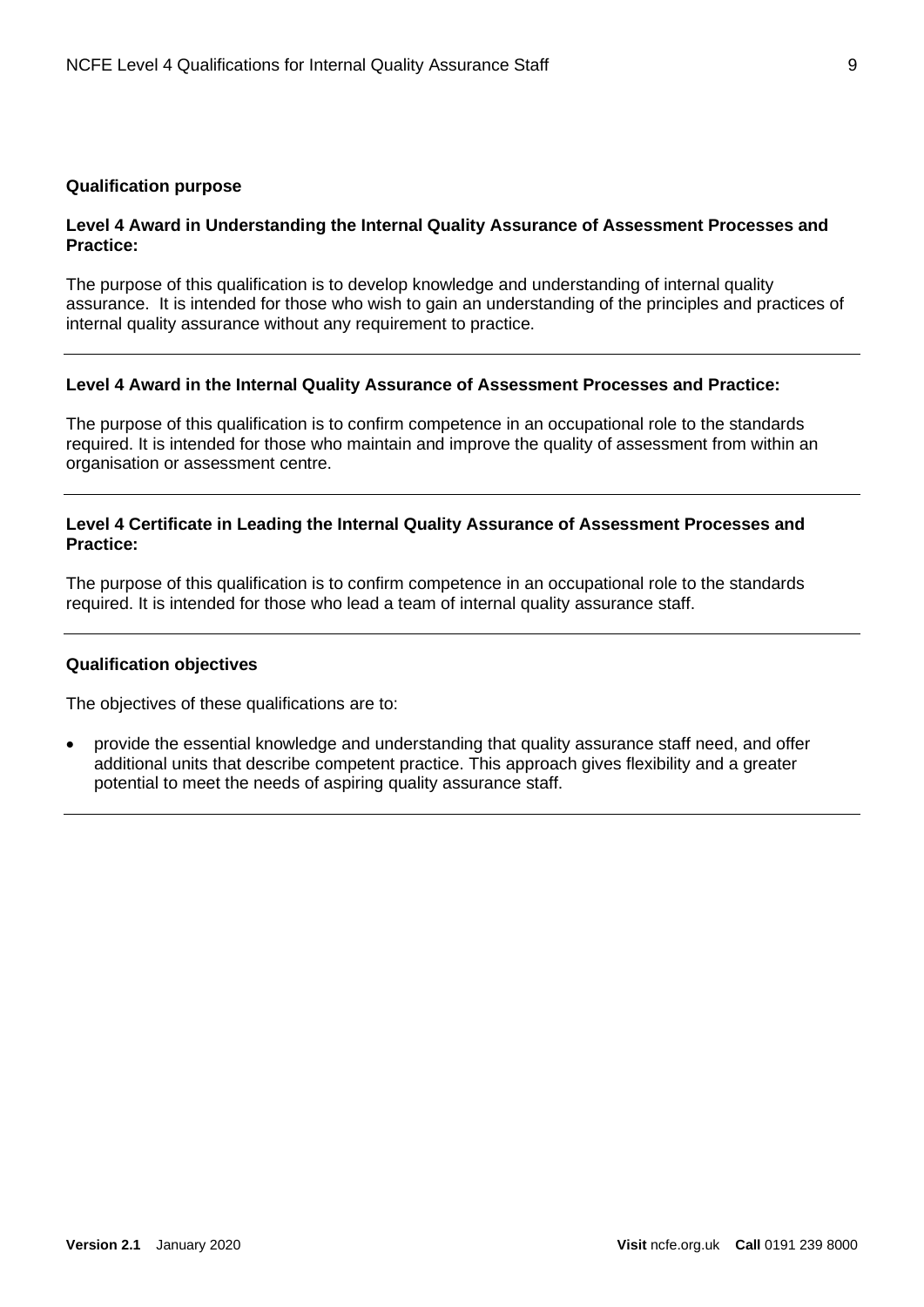#### **Achieving these qualifications**

These qualifications consist of 1, 2 or 3 units. Each qualification has 1 or more units in common.

To be awarded the NCFE Level 4 Award in Understanding the Internal Quality Assurance of Assessment Processes and Practice, learners are required to successfully complete Unit 01.

To be awarded the NCFE Level 4 Award in the Internal Quality Assurance of Assessment Processes and Practice, learners are required to successfully complete Unit 01 and Unit 02.

To be awarded the NCFE Level 4 Certificate in Leading the Internal Quality Assurance of Assessment Processes and Practice, learners are required to successfully complete all 3 mandatory units.

#### **Mandatory units**

|         | Unit No   Unit title                                                                                       |
|---------|------------------------------------------------------------------------------------------------------------|
|         | Unit 01 $\mid$ Understanding the principles and practices of internally assuring the quality of assessment |
|         | Unit 02   Internally assure the quality of assessment                                                      |
| Unit 03 | Plan, allocate and monitor work in own area of responsibility                                              |

The learning outcomes for each unit are provided in Section 2.

The units above may be available as stand-alone unit programmes. Please visit [www.ncfe.org.uk/units](http://www.ncfe.org.uk/units) for further information.

To achieve the these qualifications, learners must successfully demonstrate their achievement of all learning outcomes of the units as detailed in this qualification specification.

Learners who aren't successful can resubmit work within the registration period; however, a charge may apply. A partial certificate can be requested for learners who don't achieve their full qualification but who have achieved at least one whole unit.

#### **Recognition of Prior Learning (RPL)**

Centres may recognise prior learning at their discretion if they are satisfied that the evidence provided meets the requirements of a qualification. Where RPL is to be used extensively (for a whole unit or more), advice must be given by a qualified RPL Advisor.

#### **Credit transfer**

Where a learner has already achieved a unit with credit. NCFE will recognise that prior learning and will allow the credit to be transferred onto a new qualification, provided that the units have the same Ofqual reference number.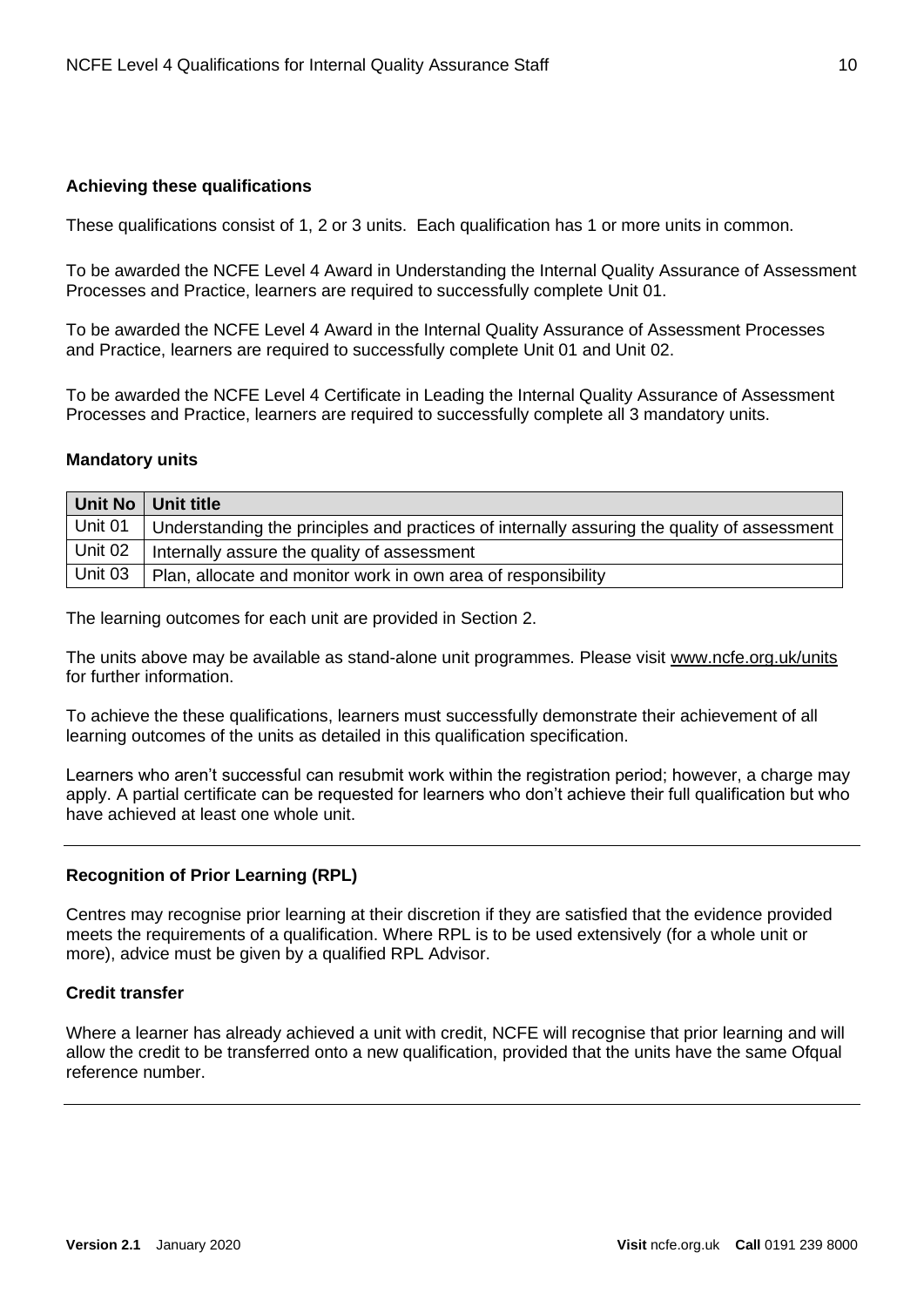#### **Direct Claim Status**

For more information about Direct Claim Status, please contact our Customer Support team on 0191 239 8000.

#### **Entry guidance**

These qualifications are designed for learners aged 19 and above.

There are no specific recommended prior learning requirements for these qualifications. However, learners may find it helpful if they've already achieved a Level 3 qualification.

Entry is at the discretion of the centre. Centres are responsible for ensuring that these qualifications are appropriate for the age and ability of learners. They need to make sure that learners can fulfil the requirements of the learning outcomes and comply with the relevant literacy, numeracy and health and safety aspects of these qualifications.

Learners registered on these qualifications shouldn't undertake another qualification at the same level with the same or a similar title, as duplication of learning may affect funding eligibility.

#### **Progression opportunities**

Learners who achieve these qualifications could progress to:

- NCFE Level 4 Certificate in Education and Training
- NCFE Level 5 Diploma in Education and Training

Learners can progress from an Award to a Certificate but centres must carefully consider which qualification they want to register the learner onto, as the registration fee will be applied for both qualifications.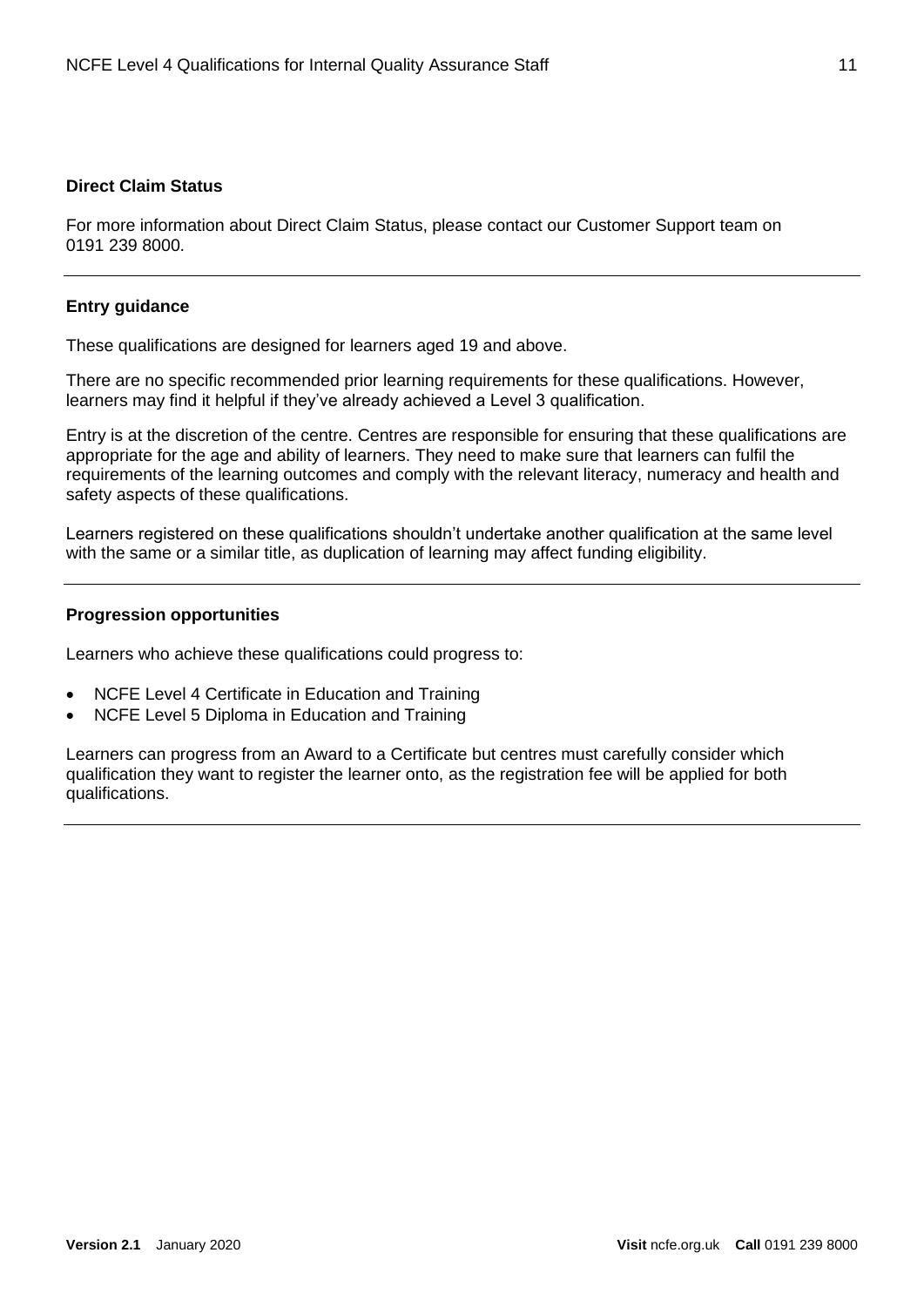#### **Qualification dates**

Regulated qualifications have review dates, operational end dates and certification end dates.

The qualification review date is the date by which we'll have carried out a review of the qualification. This date is shown on the qualification page on the NCFE website.

We review qualifications up to 18 months before their review date, working with sector representatives to make any changes necessary to meet sector needs and to reflect recent developments. In most cases we'll then extend the qualification, and set a new review date. If we make the decision to withdraw a qualification, we'll set an operational end date.

If we extend the review date then this will be shown on the qualification page on the NCFE website and approved centres will be kept updated.

The operational end date will only show on the Register if we've made the decision to withdraw a qualification. After this date we can no longer accept learner registrations.

The certification end date will only show on the Register once an operational end date has been set. After this date we can no longer process certification claims.

#### **Staffing requirements**

Centres delivering any of NCFE's qualifications must:

- have a sufficient number of appropriately qualified/experienced Assessors to assess the volume of learners they intend to register
- have a sufficient number of appropriately qualified/experienced Internal Quality Assurers to internally quality assure the anticipated number of Assessors and learners
- ensure that all staff involved in assessment and internal quality assurance are provided with appropriate training and undertake meaningful and relevant continuing professional development
- implement effective internal quality assurance systems and processes to ensure all assessment decisions are reliable, valid, authentic, sufficient and current. This should include standardisation to ensure consistency of assessment
- provide all staff involved in the assessment process with sufficient time and resources to carry out their roles effectively.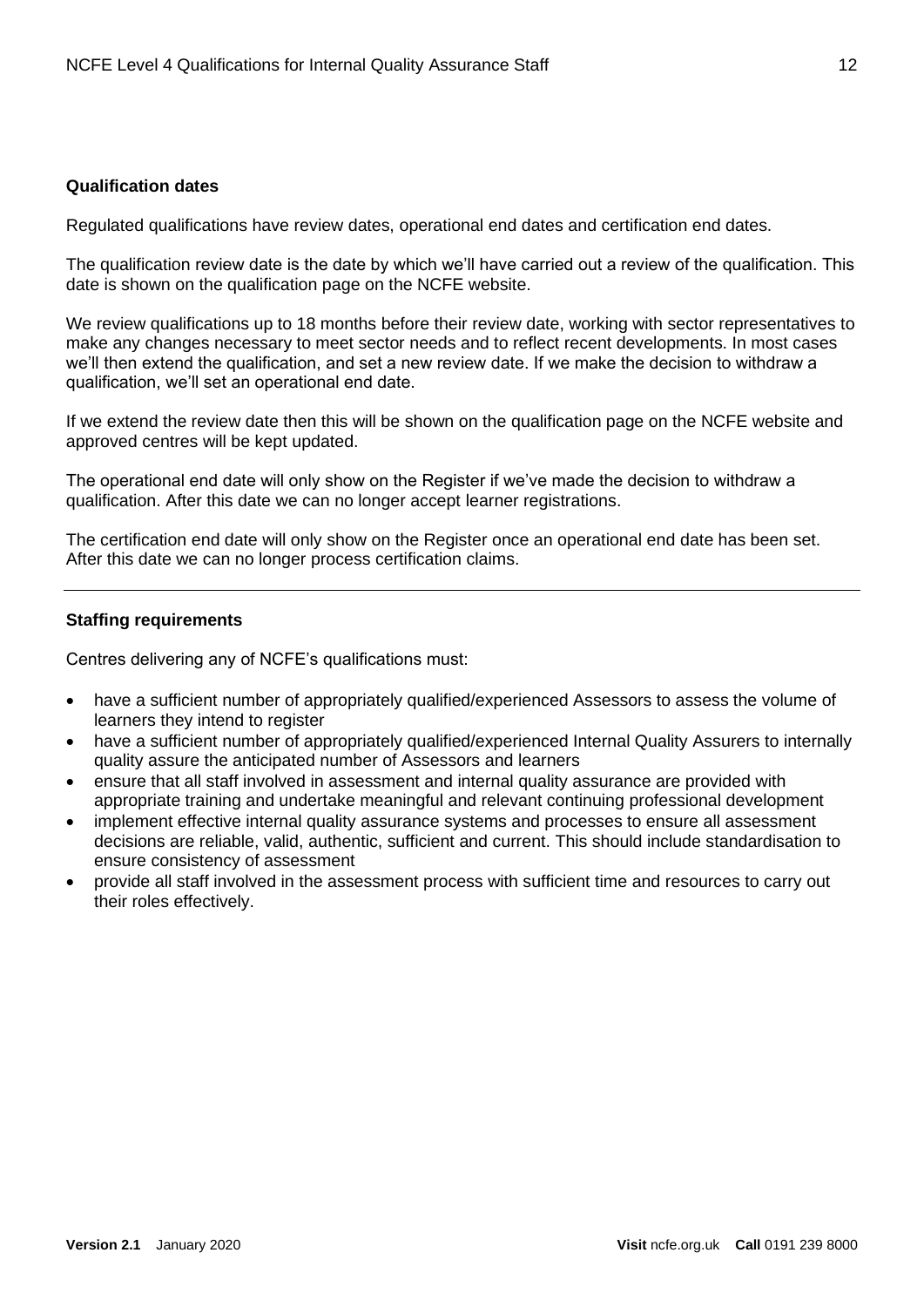#### **Assessors and Internal Quality Assurance**

#### **Requirements for assessors**

All those who assess these qualifications must:

- already hold the qualification they are assessing (or a recognised equivalent) and have successfully assessed learners for other Teaching, Learning or Assessment qualifications (if assessing quality assurance roles, they must have experience as a qualified quality assurance practitioner of carrying out internal or external quality assurance of qualifications for a minimum of two assessors);
- have up-to-date working knowledge and experience of best practice in assessment and quality assurance;
- hold one of the following qualifications or their recognised equivalent:
	- Level 3 Award in Assessing Competence in the Work Environment; or
	- Level 3 Certificate in Assessing Vocational Achievement; or
	- A1 Assess candidate performance using a range of methods; or
	- D32 Assess candidate performance and D33 Assess candidate using differing sources of evidence; and
- show current evidence of continuing professional development in assessment and quality assurance.

#### **Requirements for internal quality assurance**

All those who are involved with the quality assurance of these qualifications internally must:

- have up-to-date working knowledge and experience of best practice in assessment and quality assurance;
- hold one of the following assessor qualifications or their recognised equivalent:
	- Level 3 Award in Assessing Competence in the Work Environment; or
	- Level 3 Certificate in Assessing Vocational Achievement; or
	- A1 Assess candidate performance using a range of methods; or
	- D32 Assess candidate performance and D33 Assess candidate using differing sources of evidence;
- hold one of the following internal quality assurance qualifications or their recognised equivalent:
	- Level 4 Award in Internal Quality Assurance of Assessment Processes and Practice; or
	- Level 4 Certificate in Leading the Internal Quality Assurance of Assessment Processes and Practice; or
	- V1 Conduct internal quality assurance of the assessment process; or
	- D34 Internally verify the assessment process; and
- show current evidence of continuing professional development in assessment and quality assurance.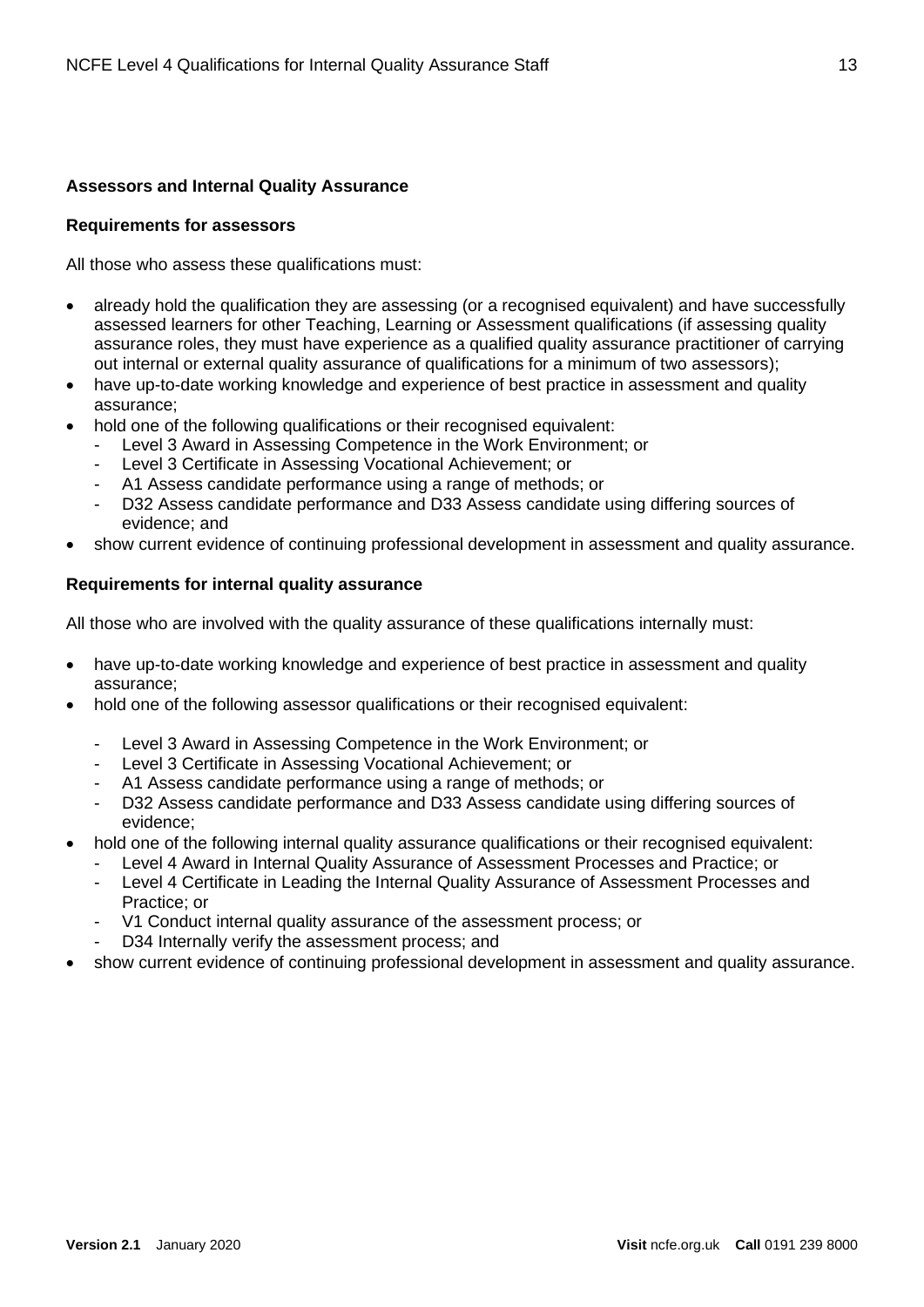#### **Resource requirements**

The following documents are essential reading for any centre involved in the delivery, assessment and administration of these qualifications:

• Qualification Guidance: Assessment and Quality Assurance Qualifications – Assessing and Assuring the Quality of Assessment (Education and Training Foundation, 2016).

This document can be downloaded from the qualification page on the NCFE website.

#### **Support for learners**

#### **Evidence Tracking Log**

The LETL can help learners keep track of their work. This blank document can be downloaded free of charge from the NCFE website. You don't have to use this document – you can devise your own evidence-tracking document instead.

#### **Support for centres**

There are a number of support documents available that you might find useful for delivery. These are available to download from the NCFE website or can be requested from the Customer Support team on 0191 239 8000 or by emailing [customersupport@ncfe.org.uk.](mailto:customersupport@ncfe.org.uk)

#### **Customer Support team**

Our award winning Customer Support team will support you with approvals, registrations, external quality assurance, external assessment, results and certification. You can contact your Customer Support Assistant on 0191 239 8000 or email [customersupport@ncfe.org.uk.](mailto:customersupport@ncfe.org.uk)

#### **[Reasonable Adjustments and Special Considerations Policy](http://www.ncfe.org.uk/download/web/documents/Reasonable-Adjustments-Policy.pdf)**

This policy is aimed at customers – including learners – who use our products and services and who submit requests for reasonable adjustments and special considerations. The policy can be found on our the NCFE website.

#### **Subject maps**

Our suite of subject maps showcase the qualifications we have available within each specialist sector and how they connect to each other. They demonstrate how you can plot routes for your learners at different levels from entry level right through to higher education or the workforce, with supporting qualifications along the way.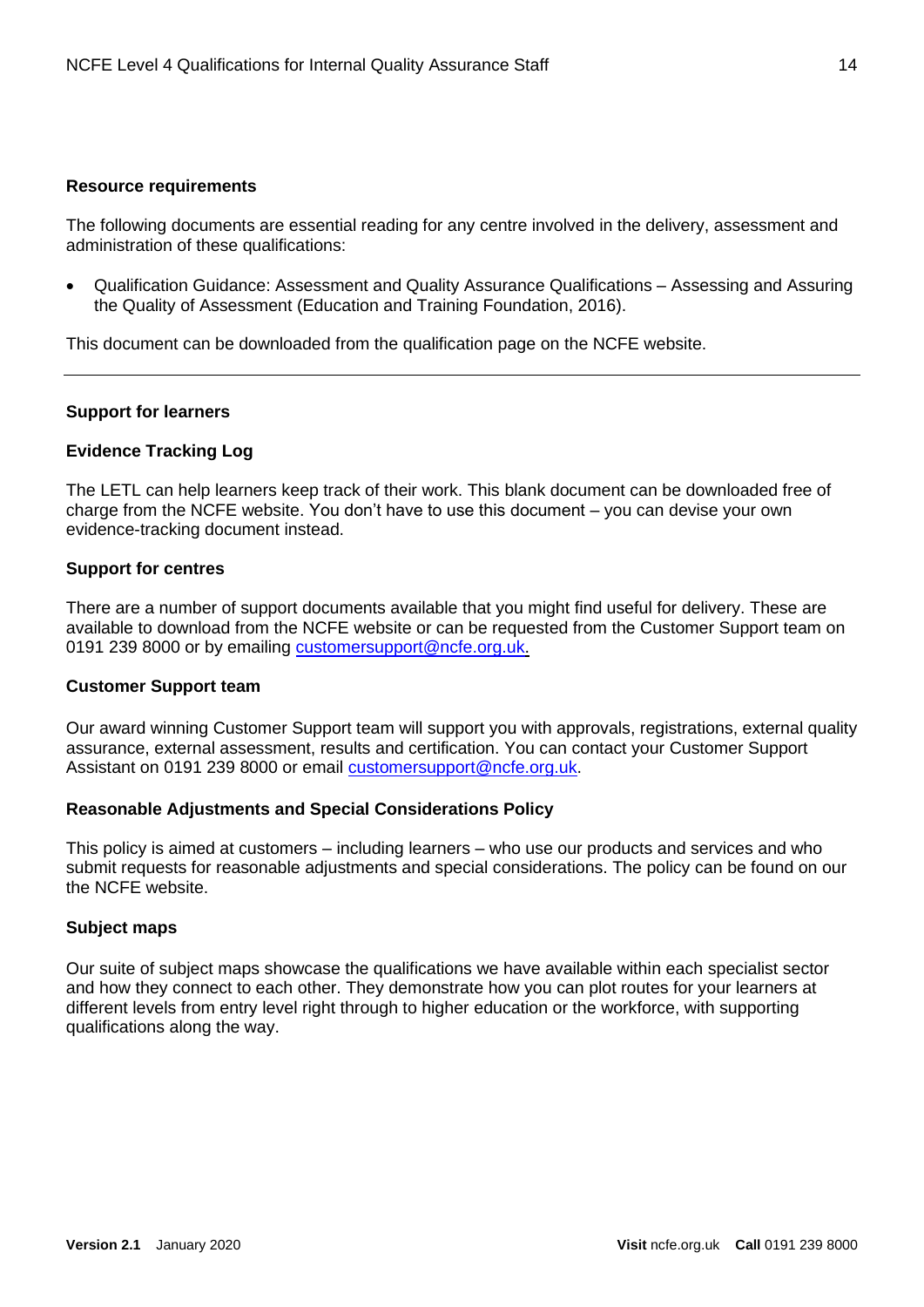#### **Fees and Pricing**

The current fees and pricing guide is available on the NCFE website.

#### **Training and support**

We can provide training sessions for Assessors and Internal Quality Assurers. Bespoke subject-specific training is also available. For further information please contact our Quality Assurance team on 0191 239 8000.

#### **Learning Resources**

We offer a wide range of learning resources and materials to support the delivery of our qualifications. Please check the qualifications page on the NCFE website for more information and to see what is available for this qualification.

The resources and materials used in the delivery of these qualifications must be age-appropriate and due consideration should be given to the wellbeing and safeguarding of learners in line with your institute's safeguarding policy when developing or selecting delivery materials.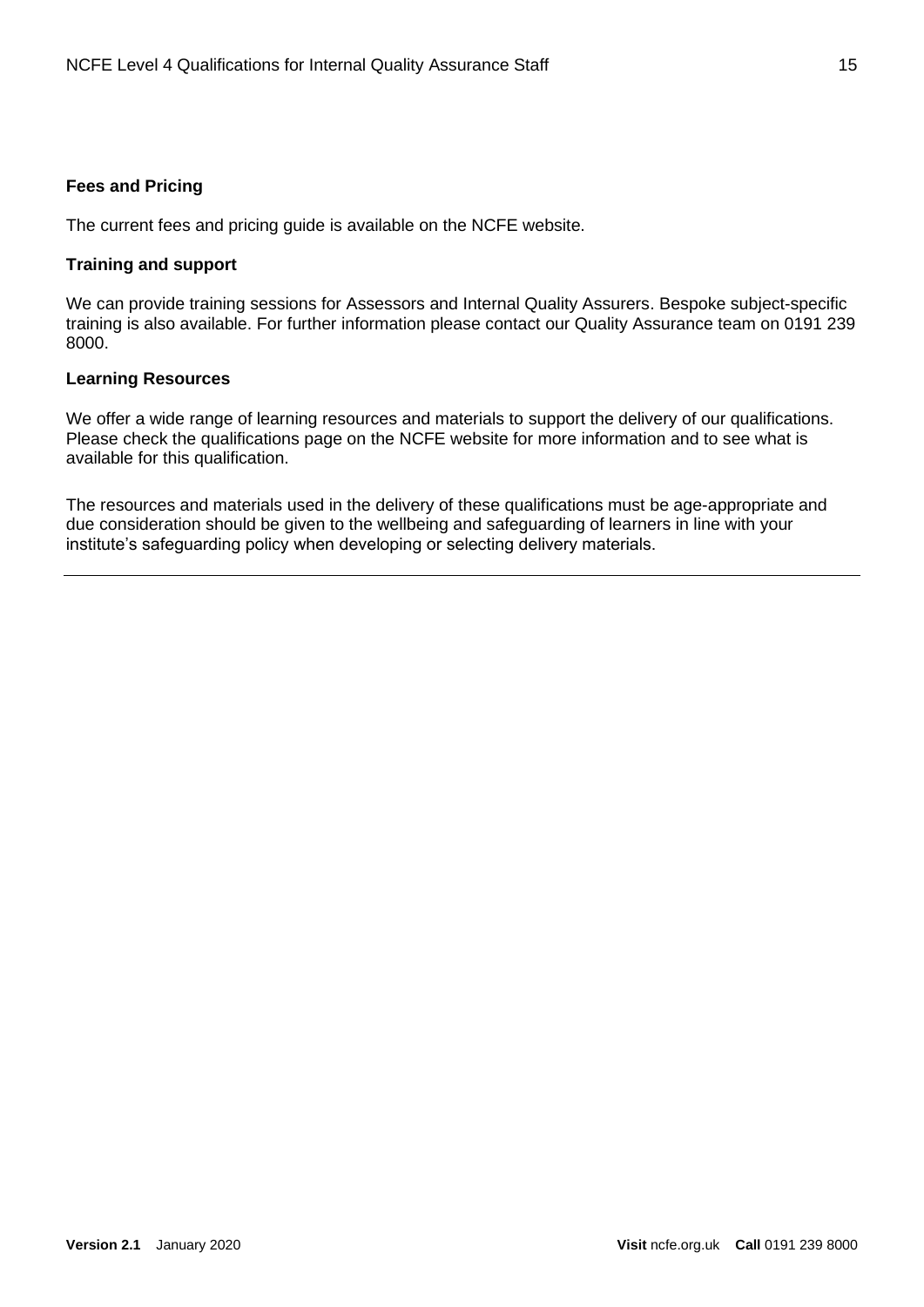# **Section 2**

#### **Unit content and assessment guidance**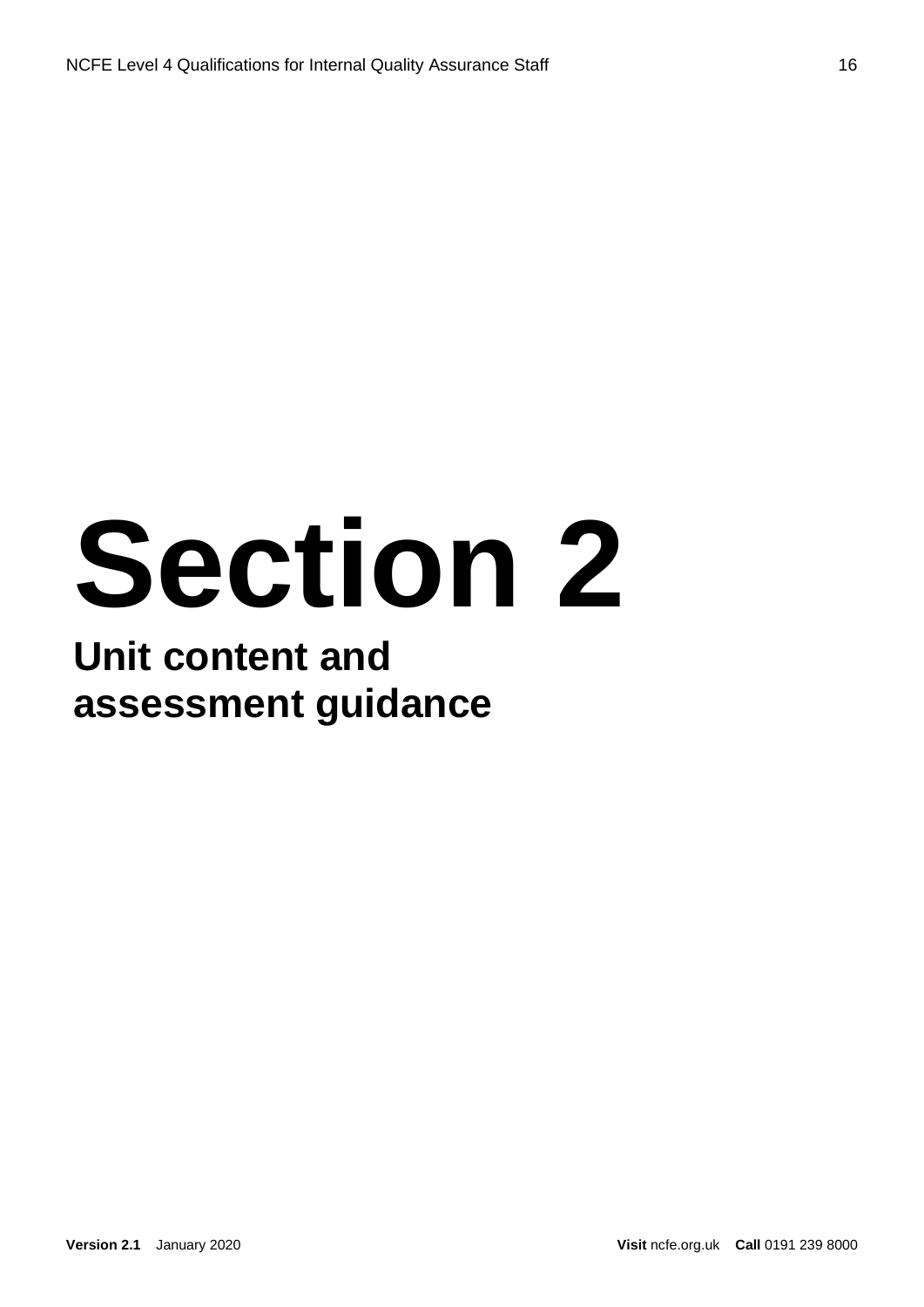#### **Unit content and assessment guidance**

This section provides details of the structure and content of these qualifications.

The unit overview includes:

- unit title and number
- unit summary
- credit value
- guided learning hours
- level
- an indication of whether a unit is mandatory or optional.

Following the unit summary there's detailed information for each unit containing:

- learning outcomes
- delivery and assessment (including types of evidence for internal assessment).

The regulated unit number is indicated in brackets for each unit (eg M/100/7116). However, to make cross-referencing assessment and quality assurance easier, we've used a sequential numbering system in this document for each unit.

The types of evidence listed are for guidance purposes only. Within learners' portfolios, other types of evidence are acceptable if all learning outcomes are covered and if the evidence generated can be internally and externally quality assured. For approval of methods of internal assessment other than portfolio building, please contact the Quality Assurance team at NCFE.

For further information or guidance about these qualifications please contact our Product Development team on 0191 239 8000.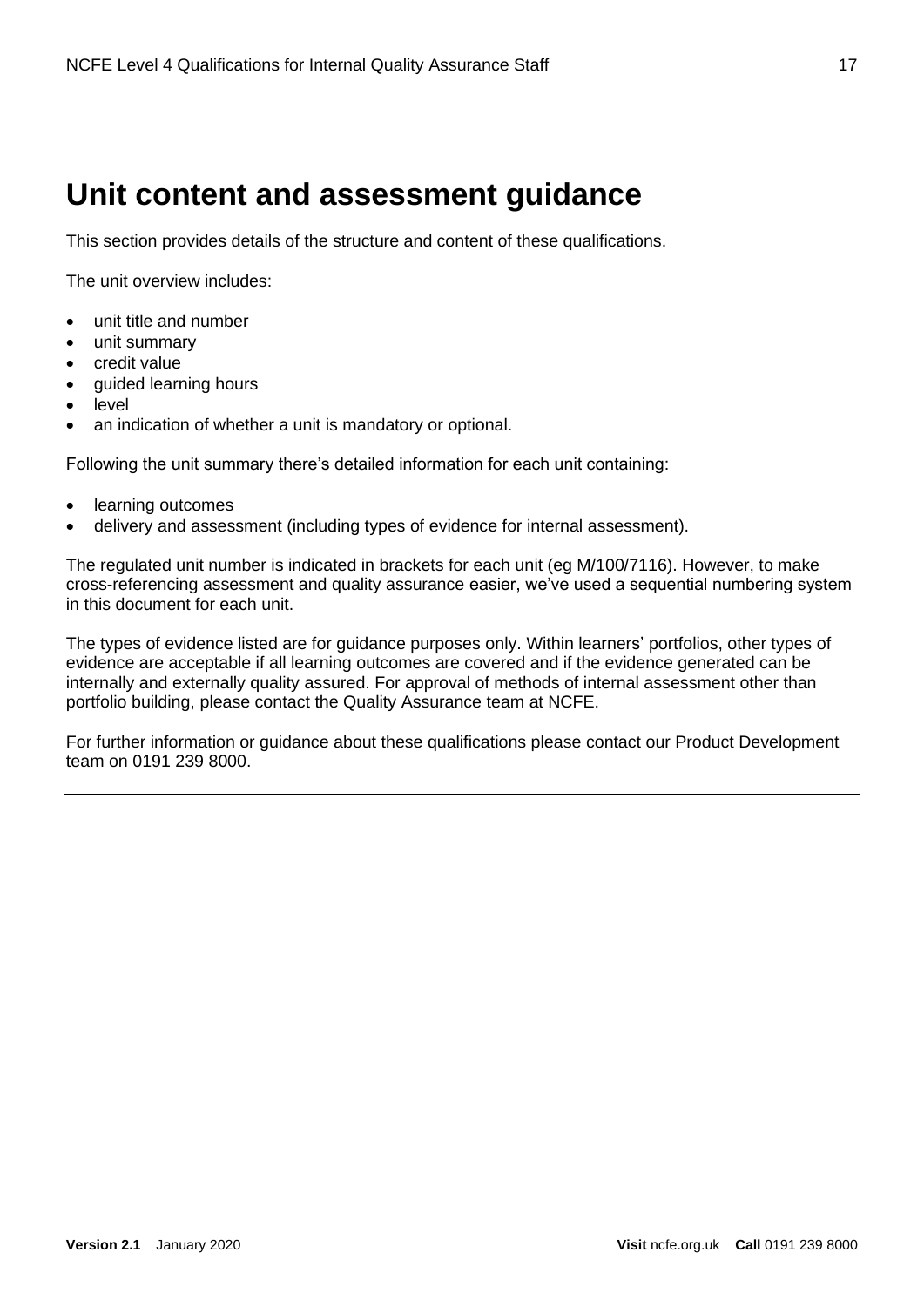#### **Unit 01 Understanding the principles and practices of internally assuring the quality of assessment (T/601/5320)**

| Unit summary                 | The aim of this unit is to assess knowledge and understanding of the<br>principles and practices that underpin the internal quality assurance of<br>assessment. |
|------------------------------|-----------------------------------------------------------------------------------------------------------------------------------------------------------------|
| <b>Credit value</b>          |                                                                                                                                                                 |
| <b>Guided learning hours</b> | 45                                                                                                                                                              |
| Level                        | 4                                                                                                                                                               |
| <b>Mandatory/optional</b>    | Mandatory (for all 3 qualifications)                                                                                                                            |

#### **Learning outcome 1**

The learner will:

1 understand the context and principles of internal quality assurance

The learner can:

- 1.1 explain the functions of internal quality assurance in learning and development
- 1.2 explain the key concepts and principles of the internal quality assurance of assessment
- 1.3 explain the roles of practitioners involved in the internal and external quality assurance process
- 1.4 explain the regulations and requirements for internal quality assurance in own area of practice

#### **Learning outcome 2**

The learner will:

2 understand how to plan the internal quality assurance of assessment

The learner can:

- 2.1 evaluate the importance of planning and preparing internal quality assurance activities<br>2.2 explain what an internal quality assurance plan should contain
- explain what an internal quality assurance plan should contain
- 2.3 summarise the preparations that need to be made for internal quality assurance, including:
	- information collection
	- communications
	- administrative arrangements
	- resources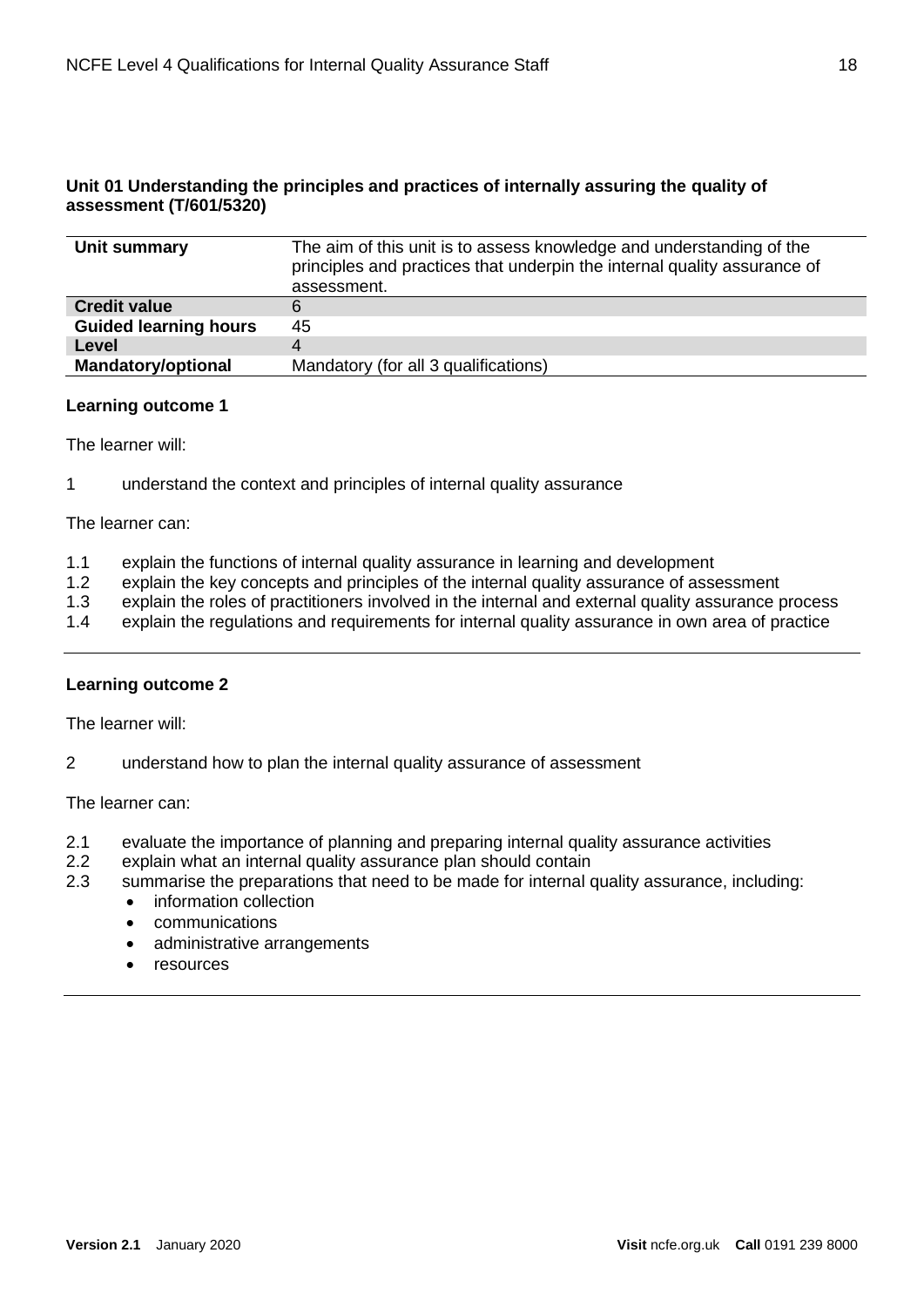#### **Unit 01 Understanding the principles and practices of internally assuring the quality of assessment (T/601/5320) (cont'd)**

#### **Learning outcome 3**

The learner will:

3 understand techniques and criteria for monitoring the quality of assessment internally

The learner can:

- 3.1 evaluate different techniques for sampling evidence of assessment, including use of technology
- 3.2 explain the appropriate criteria to use for judging the quality of the assessment process

#### **Learning outcome 4**

The learner will:

4 understand how to internally maintain and improve the quality of assessment

The learner can:

- 4.1 summarise the types of feedback, support and advice that assessors may need to maintain and improve the quality of assessment
- 4.2 explain standardisation requirements in relation to assessment
- 4.3 explain relevant procedures regarding disputes about the quality of assessment

#### **Learning outcome 5**

The learner will:

5 understand how to manage information relevant to the internal quality assurance of assessment

The learner can:

5.1 evaluate requirements for information management, data protection and confidentiality in relation to the internal quality assurance of assessment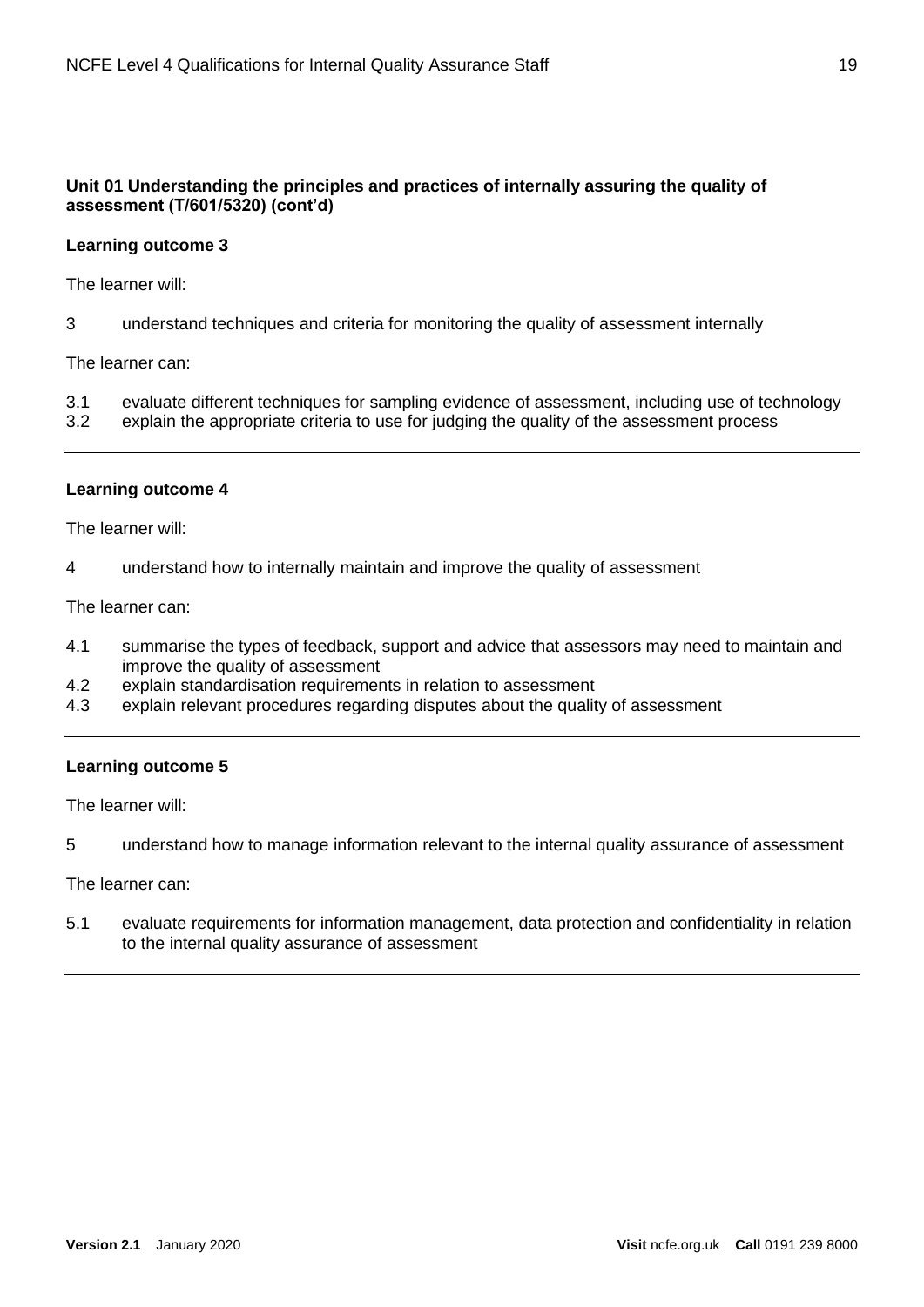#### **Unit 01 Understanding the principles and practices of internally assuring the quality of assessment (T/601/5320) (cont'd)**

#### **Learning outcome 6**

The learner will:

6 understand the legal and good practice requirements for the internal quality assurance of assessment

The learner can:

- 6.1 evaluate legal issues, policies and procedures relevant to the internal quality assurance of assessment, including those for health, safety and welfare
- 6.2 evaluate different ways in which technology can contribute to the internal quality assurance of assessment
- 6.3 explain the value of reflective practice and continuing professional development in relation to internal quality assurance
- 6.4 evaluate requirements for equality and diversity and, where appropriate, bilingualism, in relation to the internal quality assurance of assessment

#### **Delivery and assessment**

All learning outcomes in this unit must be assessed using methods appropriate to the assessment of knowledge and understanding.

#### **Types of evidence**

There must be valid, authentic and sufficient evidence for all the assessment criteria. However, one piece of evidence may be used to meet the requirements of more than one learning outcome or assessment criterion.

In gathering evidence for these qualifications, an unqualified learner Internal Quality Assurer (IQA) is not allowed to internally quality assure the work of another unqualified IQA.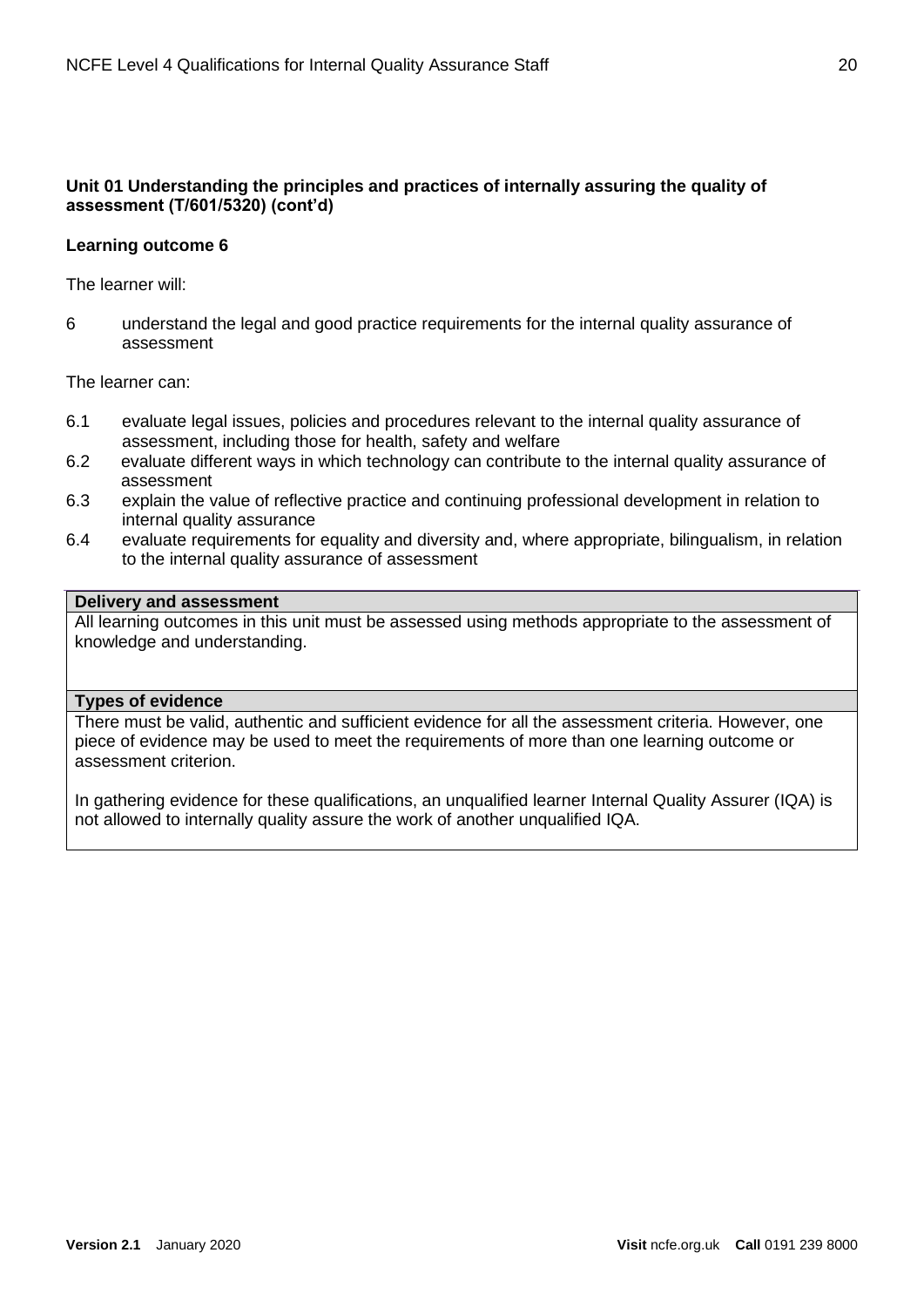#### **Unit 02 Internally assure the quality of assessment (A/601/5321)**

| Unit summary                 | The aim of this unit is to assess the performance of a learning and<br>development practitioner with responsibility for the internal quality<br>assurance of assessment. 'Practitioner' means anyone with a learning and<br>development responsibility as part of their role. |
|------------------------------|-------------------------------------------------------------------------------------------------------------------------------------------------------------------------------------------------------------------------------------------------------------------------------|
| <b>Credit value</b>          | 6                                                                                                                                                                                                                                                                             |
| <b>Guided learning hours</b> | 45                                                                                                                                                                                                                                                                            |
| Level                        | 4                                                                                                                                                                                                                                                                             |
| <b>Mandatory/optional</b>    | This unit is mandatory for:<br>Level 4 Award in the Internal Quality Assurance of Assessment Processes<br>and Practice<br>Level 4 Certificate in Leading the Internal Quality Assurance of<br>Assessment Processes and Practice                                               |

#### **Learning outcome 1**

The learner will:

1 be able to plan the internal quality assurance of assessment

The learner can:

- 1.1 plan monitoring activities according to the requirements of own role
- 1.2 make arrangements for internal monitoring activities to assure quality

#### **Learning outcome 2**

The learner will:

2 be able to internally evaluate the quality of assessment

The learner can:

- 2.1 carry out internal monitoring activities to quality requirements
- 2.2 evaluate Assessor expertise and competence in relation to the requirements of their role
- 2.3 evaluate the planning and preparation of assessment processes
- 2.4 determine whether assessment methods are safe, fair, valid and reliable
- 2.5 determine whether assessment decisions are made using the specified criteria
- 2.6 compare Assessor decisions to ensure they are consistent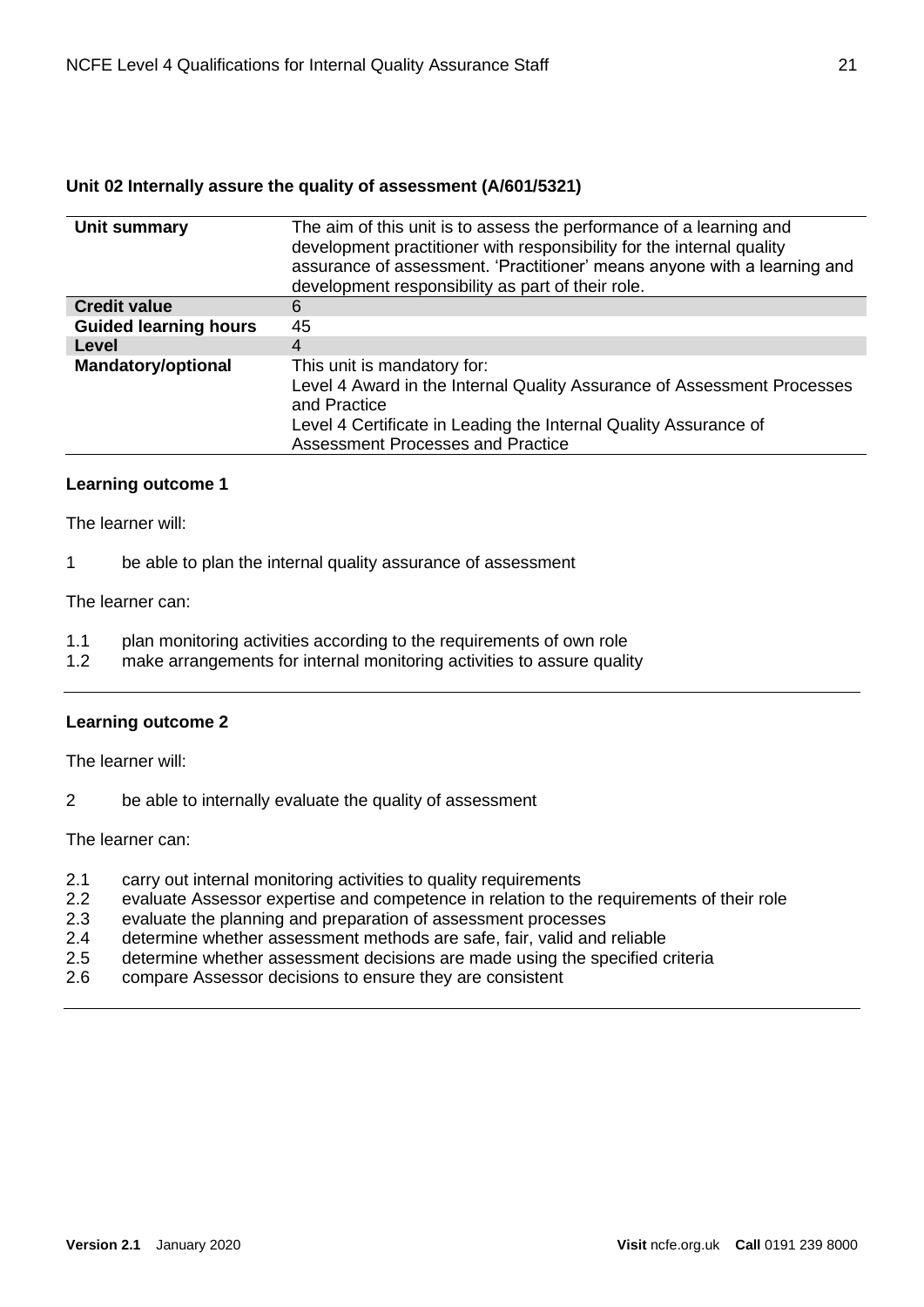#### **Unit 02 Internally assure the quality of assessment (A/601/5321) (cont'd)**

#### **Learning outcome 3**

The learner will:

3 be able to internally maintain and improve the quality of assessment

The learner can:

- 3.1 provide Assessors with feedback, advice and support, including professional development opportunities, which help them to maintain and improve the quality of assessment
- 3.2 apply procedures to standardise assessment practices and outcomes

#### **Learning outcome 4**

The learner will:

4 be able to manage information relevant to the internal quality assurance of assessment

The learner can:

- 4.1 apply procedures for recording, storing and reporting information relating to internal quality assurance
- 4.2 follow procedures to maintain confidentiality of internal quality assurance information

#### **Learning outcome 5**

The learner will:

5 be able to maintain legal and good practice requirements when internally monitoring and maintaining the quality of assessment

The learner can:

- 5.1 apply relevant policies, procedures and legislation in relation to internal quality assurance, including those for health, safety and welfare
- 5.2 apply requirements for equality and diversity and, where appropriate, bilingualism, in relation to internal quality assurance
- 5.3 critically reflect on own practice in internally assuring the quality of assessment
- 5.4 maintain the currency of own expertise and competence in internally assuring the quality of assessment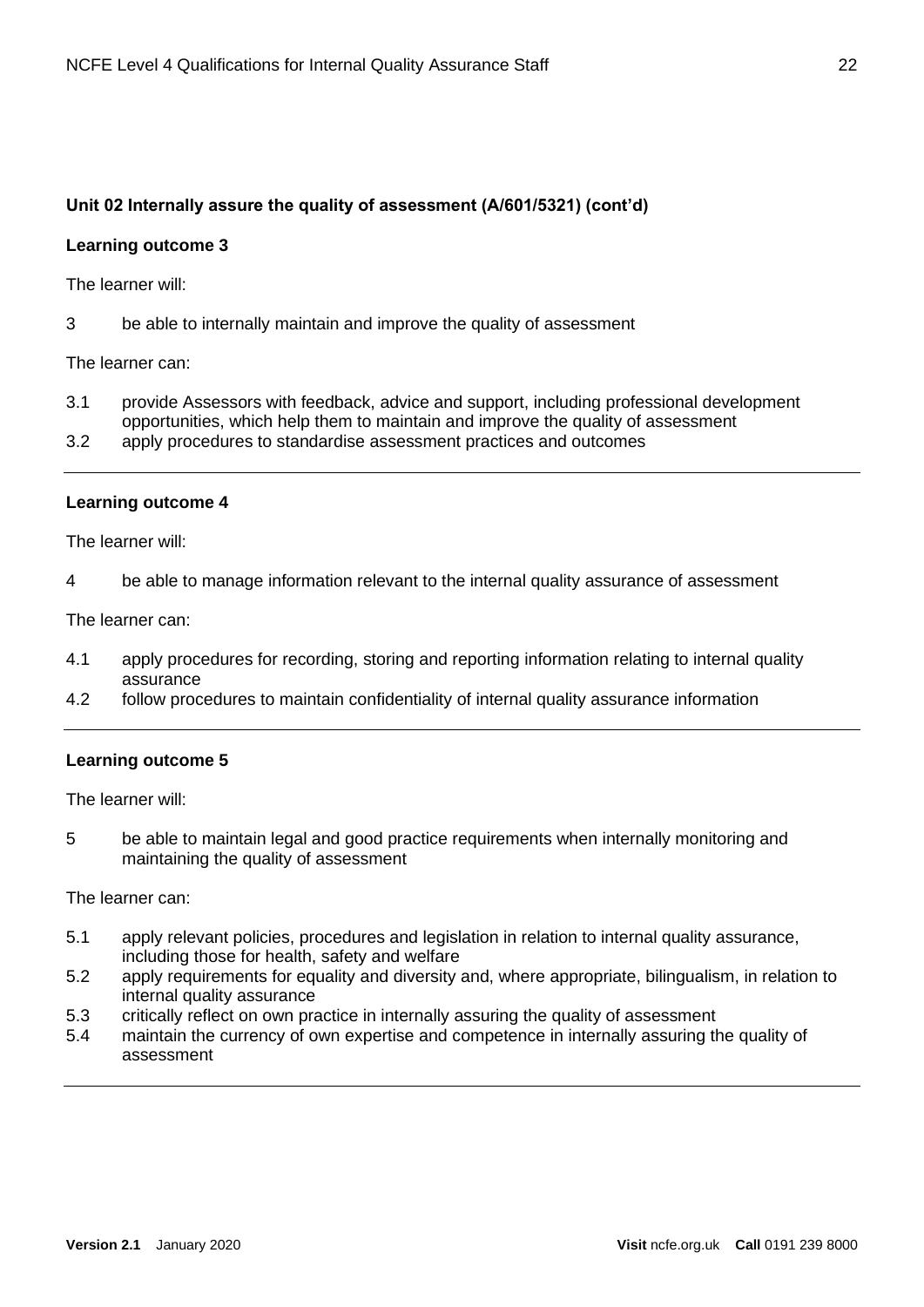#### **Unit 02 Internally assure the quality of assessment (A/601/5321) (cont'd)**

#### **Delivery and assessment**

The aim of this unit is to assess the learner's performance in assuring the quality of assessment from within an organisation or assessment centre.

All learning outcomes in this unit must be assessed using methods appropriate to the IQA's performance. These must include:

- observation of performance
- examining products of work
- questioning

Direct evidence of this kind may be supplemented, where necessary, by professional discussion, reflective accounts or witness testimony.

Simulations are not allowed.

Remote observation is not acceptable for assessment of IQAs; in other words the assessor and the learner IQA must be in the same location at the same time when observations are being carried out.

#### **Types of evidence**

There must be valid, authentic and sufficient evidence for all the assessment criteria. Holistic assessment is encouraged and one piece of evidence may be used to meet the requirements of more than one assessment criterion.

Evidence must come from the learner IQA's performance in the work environment. There must be evidence of the learner IQA monitoring a minimum of 2 assessors, each with a minimum of 2 learners of their own, through components of a qualification.

In gathering evidence for these qualifications, an unqualified learner IQA is not allowed to internally quality assure the work of another unqualified IQA.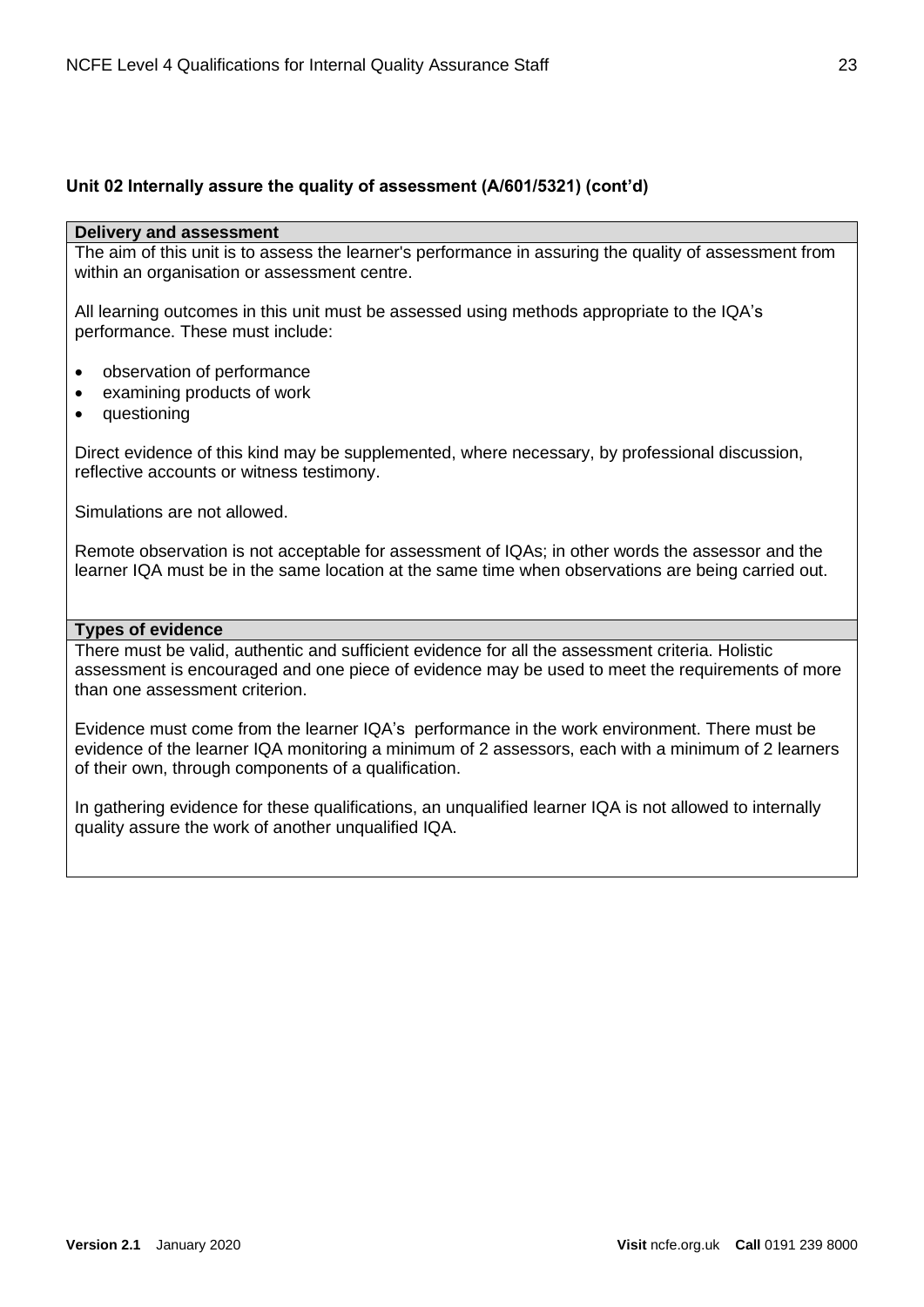| Unit 03 Plan, allocate and monitor work in own area of responsibility (H/600/9674) |  |
|------------------------------------------------------------------------------------|--|
|------------------------------------------------------------------------------------|--|

| Unit summary                 | This unit helps learners to plan, allocate and monitor work in own area of<br>responsibility, and make any necessary changes to original work plans. |
|------------------------------|------------------------------------------------------------------------------------------------------------------------------------------------------|
| <b>Credit value</b>          | 5                                                                                                                                                    |
| <b>Guided learning hours</b> | 25                                                                                                                                                   |
| Level                        |                                                                                                                                                      |
| <b>Mandatory/optional</b>    | This unit is mandatory for:                                                                                                                          |
|                              | Level 4 Certificate in Leading the Internal Quality Assurance of                                                                                     |
|                              | Assessment Processes and Practice.                                                                                                                   |

#### **Learning outcome 1**

The learner will:

1 be able to produce a work plan for own area of responsibility

The learner can:

- 1.1 explain the context in which work is to be undertaken
- 1.2 identify the skills base and the resources available
- 1.3 examine priorities and success criteria needed for the team
- 1.4 produce a work plan for own area of responsibility

#### **Learning outcome 2**

The learner will:

2 be able to allocate and agree responsibilities with team members

The learner can:

- 2.1 identify team members' responsibilities for identified work activities
- 2.2 agree responsibilities and SMART (Specific, Measurable, Achievable, Realistic and Time-bound) objectives with team members

#### **Learning outcome 3**

The learner will:

3 be able to monitor the progress and quality of work in own area of responsibility and provide feedback

The learner can:

- 3.1 identify ways to monitor progress and quality of work
- 3.2 monitor and evaluate progress against agreed standards and provide feedback to team members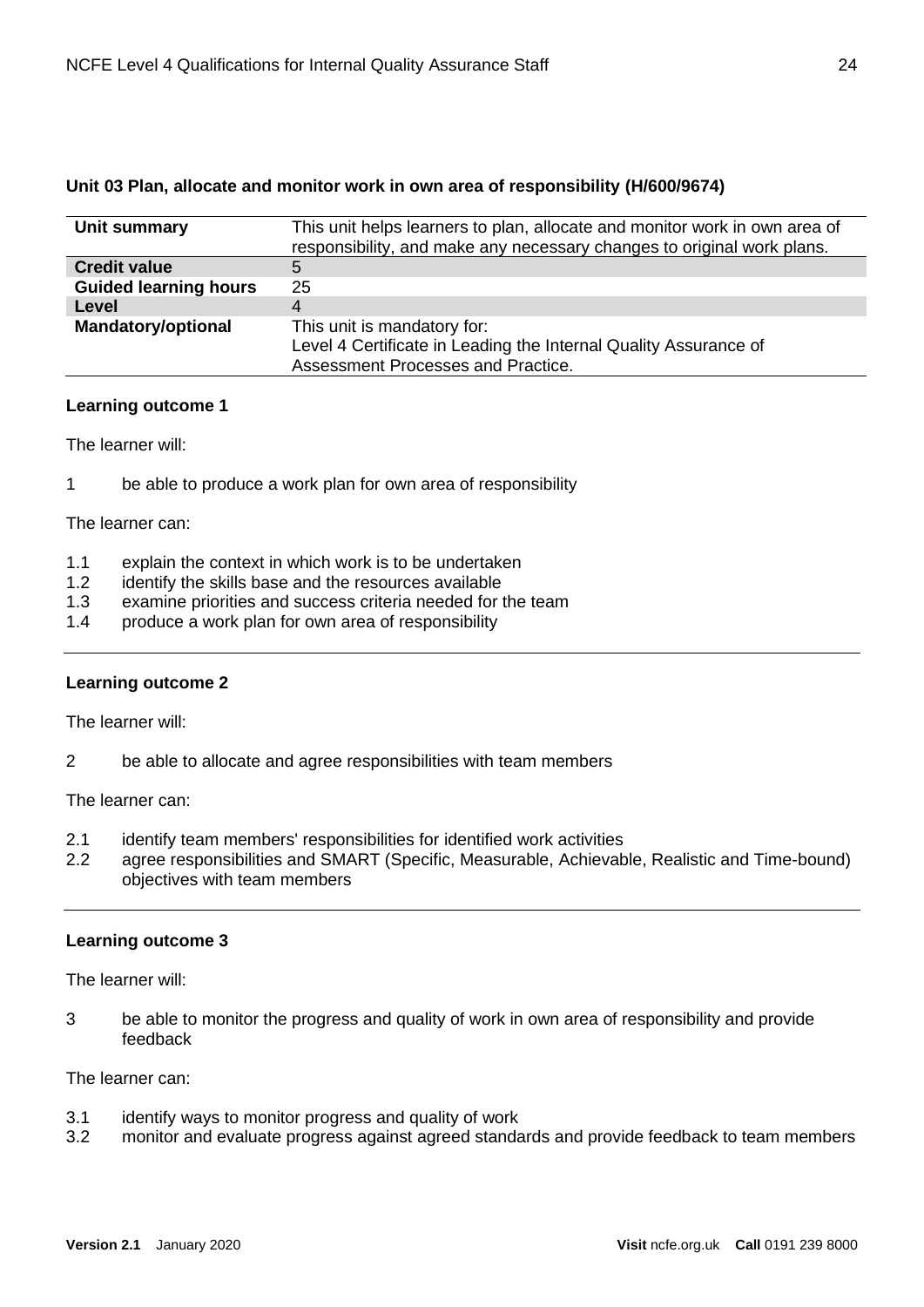#### **Unit 03 Plan, allocate and monitor work in own area of responsibility (H/600/9674) (cont'd)**

#### **Learning outcome 4**

The learner will:

4 be able to review and amend plans of work for own area of responsibility and communicate changes

The learner can:

- 4.1 review and amend work plan where changes are needed
- 4.2 communicate changes to team members

#### **Delivery and assessment**

The aim of this unit is to assess performance in leading the work of a team of IQA staff who are responsible for the internal quality assurance within an organisation or assessment centre.

All learning outcomes in this unit must be assessed using methods appropriate to the learner IQA's performance. These must include:

- observation of performance
- examining products of work
- questioning

Direct evidence of this kind may be supplemented, where necessary, by professional discussion, reflective accounts or witness testimony.

#### **Types of evidence**

There must be valid, authentic and sufficient evidence for all the assessment criteria. Holistic assessment is encouraged and one piece of evidence may be used to meet the requirements of more than one learning outcome or assessment criterion.

Evidence must come from performance in the work environment and from co-ordinating the work of a team of IQAs.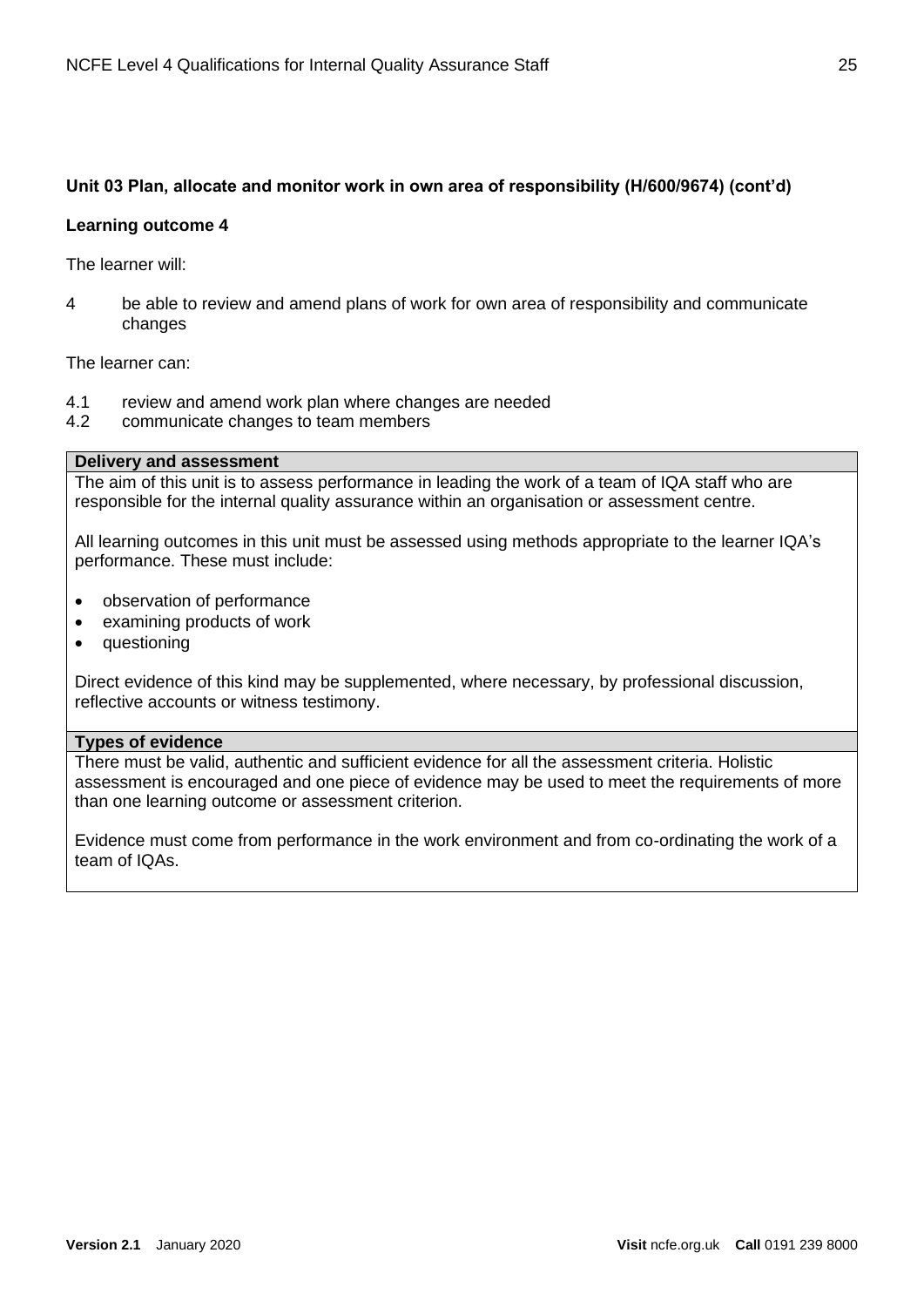# **Section 3**

#### **Assessment and quality assurance**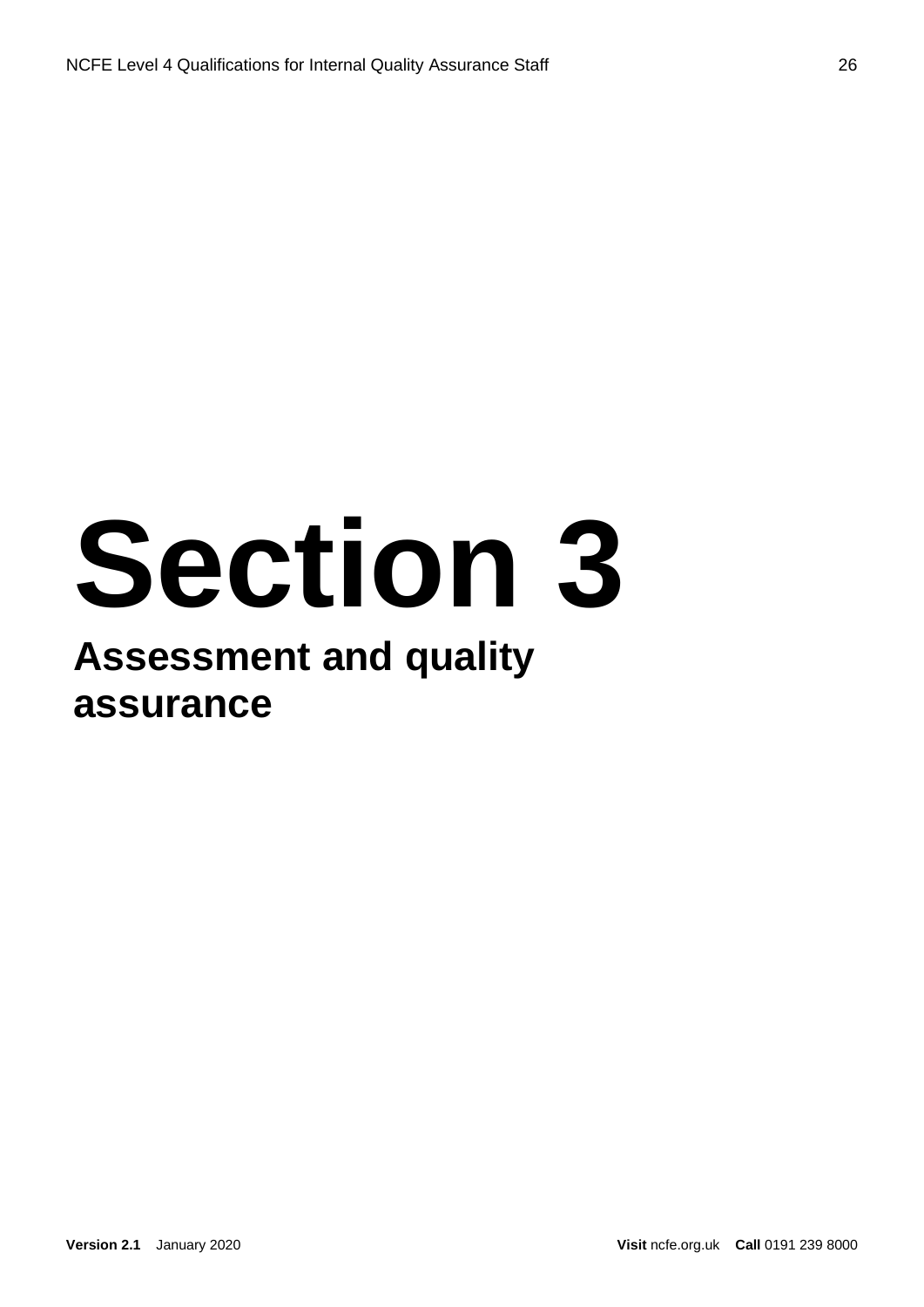#### **Assessment and quality assurance**

#### **How the qualification is assessed**

Assessment is the process of measuring a learner's skill, knowledge and understanding against the standards set in a qualification.

The NCFE Level 4 qualifications for Internal Quality Assurance Staff are internally assessed and externally quality assured.

#### **Internal assessment**

Each learner must create a portfolio of evidence generated from appropriate assessment tasks which demonstrates achievement of all the learning outcomes associated with each unit. On completion of each unit learners must declare that the work produced is their own and the Assessor must countersign this. Examples of suitable evidence for the portfolio for each unit are provided in Section 2.

Internally assessed work should be completed by the learner in accordance with the qualification specification. A representative number of assessment hours should be timetabled into the scheme of work. Internal assessment hours must be administered outside of scheduled teaching and learning hours and should be supervised and assessed by the Tutor. Assessment activities can be integrated throughout, although separate from the teaching of the unit and do not have to take place directly at the end of the unit.

Any work submitted for internal assessment must be completed during scheduled assessment hours in accordance with the scheme of work, and must be authenticated and attributable to the learner. The Tutor must be satisfied that the work produced is the learner's own and the learner must declare that the work is their own.

#### **Presenting evidence**

#### **Written**

Written evidence may be presented in word-processed or handwritten form. Audio-visual content (videos, pictures, drawings, audio) may also be used.

Tables, graphs and spreadsheets may be produced using appropriate ICT.

Any copied material must be suitably acknowledged, and quotations must be clearly marked and a reference provided wherever possible to ensure that learner work can be authenticated.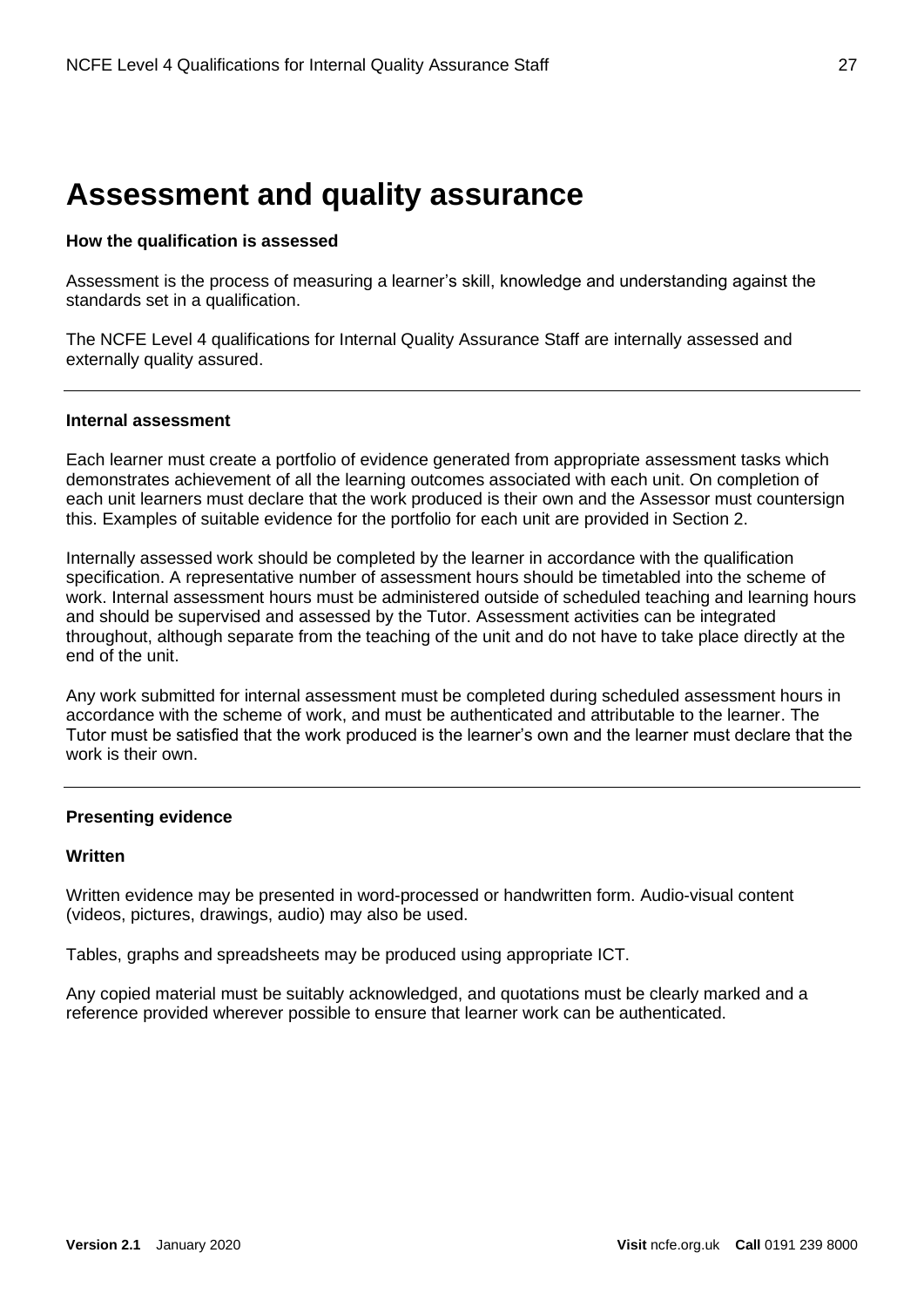#### **Recorded**

Where audio-visual evidence of multiple learners is used, centres must ensure that each learner being assessed is clearly visible and can be identified by the Quality Assurer.

The recorded evidence should allow the learner to demonstrate the learning outcomes clearly but should only show work relevant to what is being assessed. For example if a performance/participation is done as part of a group, the Quality Assurer will need to be able to see how each learner being assessed has contributed and met the learning outcomes.

To help our Quality Assurers to identify clearly when a particular learner is performing/participating we'd recommend including the following information:

- the exact start and finish times so that the Quality Assurer can go straight to that spot on the tape/recording
- a running order list and a description of each learner
- information about where the performance/recorded evidence took place
- what type of audience they were performing to (if applicable).

Centres must also ensure that the camera and microphone are set up in a suitable place to ensure good quality audio. This will allow the Quality Assurer to hear both the learner(s) and the Assessor (if applicable).

#### **Quality Assurance**

#### **Internal quality assurance**

Internal quality assurance is the process of ensuring that everyone who assesses a particular unit in a centre is assessing to the same standards. It's the responsibility of Internal Quality Assurers to ensure that Assessors' decisions are sampled and monitored to ensure consistency and fairness. Internal Quality Assurers are also responsible for supporting Assessors by offering advice and guidance.

The Internal Quality Assurer will follow the centre's own sampling strategy in selecting the sample to be internally quality assured. See the guidance on sampling on the NCFE website.

The Internal Quality Assurer provides the vital link between the Assessors and the External Quality Assurer and acts as the centre's quality assurance agent.

#### **External quality assurance**

External quality assurance of internal assessments is carried out at least once a year to ensure that assessment and grading decisions are in line with required standards. External quality assurance is carried out by External Quality Assurers who are appointed, trained and monitored by NCFE. External Quality Assurers are responsible for monitoring and sampling learners' evidence to ensure that internal assessment decisions are valid, reliable, fair and consistent with national standards. Centres are notified of their External Quality Assurer's contact details on registration of learners with NCFE.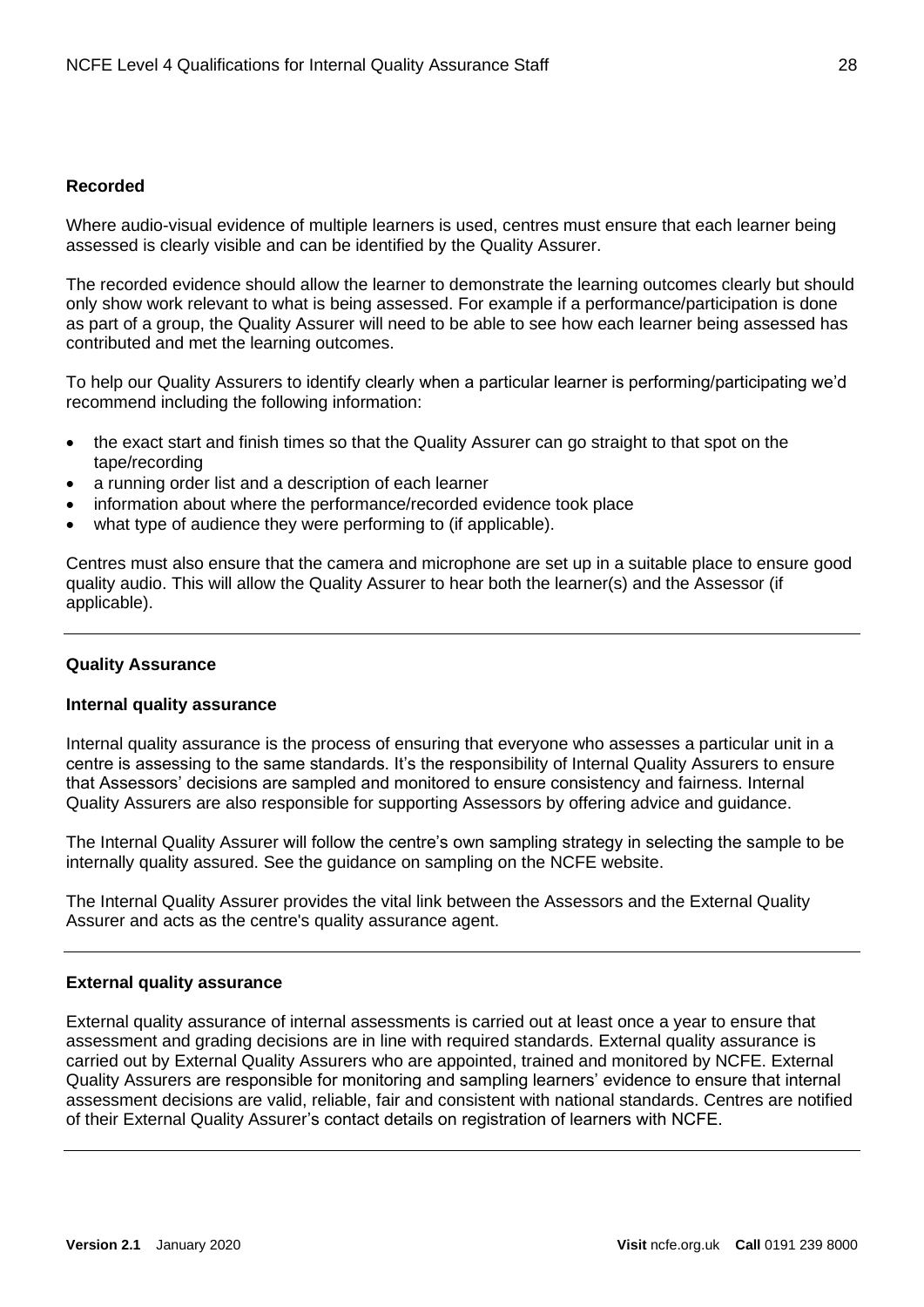# **Section 4**

#### **Explanation of terms**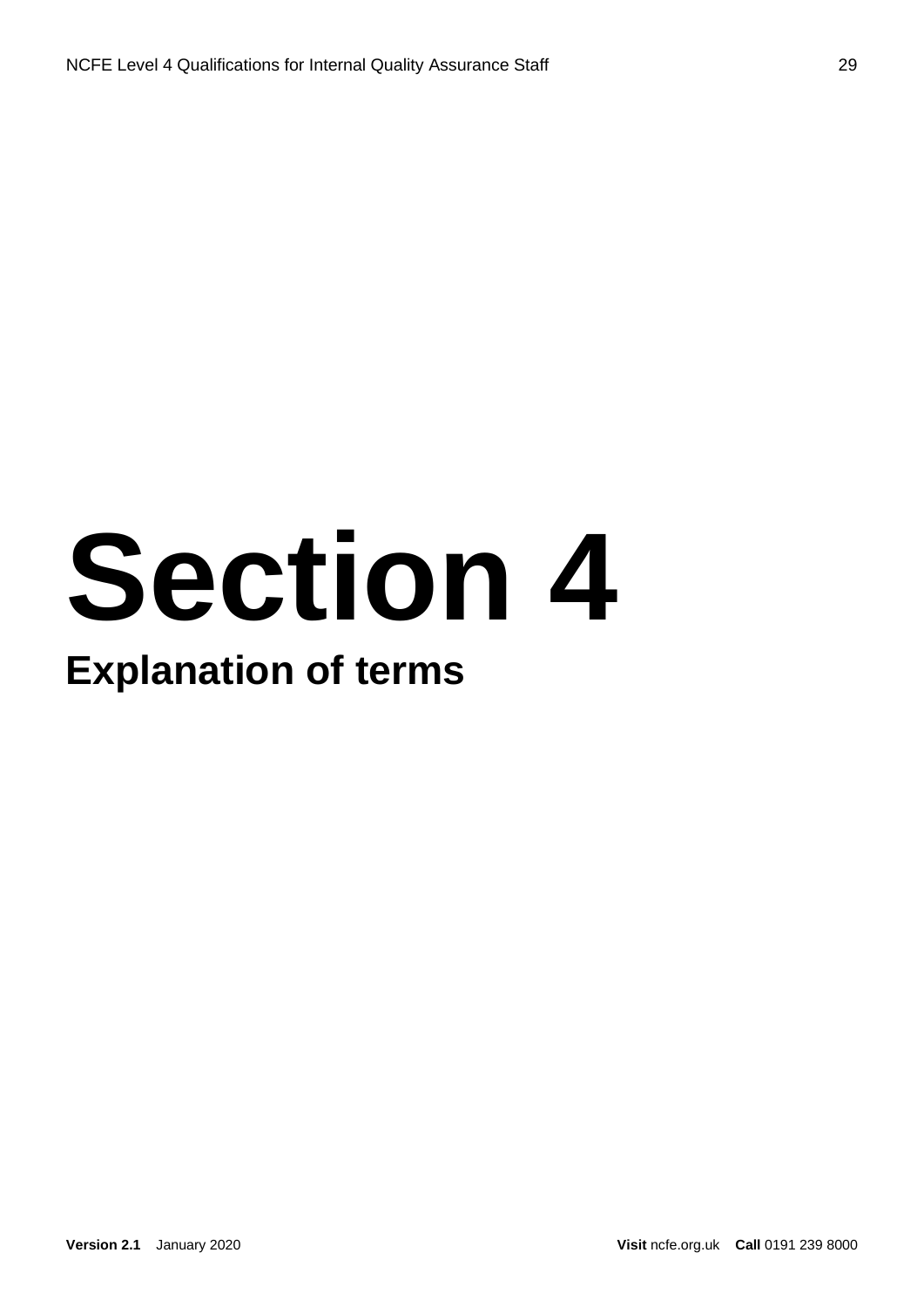#### **Explanation of terms**

This table explains how the terms used at Level 4 in the unit content are applied to these qualifications (not all verbs are used in these qualifications).

| <b>Analyse</b>                     | Break the subject or complex situations into separate parts and examine each<br>part in detail. Identify the main issues and show how the main ideas are<br>related to practice and why they are important. Reference to current research<br>or theory may support the analysis. |
|------------------------------------|----------------------------------------------------------------------------------------------------------------------------------------------------------------------------------------------------------------------------------------------------------------------------------|
| <b>Critically analyse</b>          | This is a development of 'analyse' which explores limitations as well as<br>positive aspects of the main ideas in order to form a reasoned opinion.                                                                                                                              |
| <b>Clarify</b>                     | Explain the information in a clear, concise way showing depth of<br>understanding.                                                                                                                                                                                               |
| <b>Classify</b>                    | Organise accurately according to specific criteria.                                                                                                                                                                                                                              |
| <b>Collate</b>                     | Collect and present information arranged in sequence or logical order which is<br>suitable for purpose.                                                                                                                                                                          |
| <b>Compare</b>                     | Examine the subjects in detail, consider and contrast similarities and<br>differences.                                                                                                                                                                                           |
| <b>Critically compare</b>          | This is a development of compare where the learner considers and contrasts<br>the positive aspects and limitations of the subject.                                                                                                                                               |
| <b>Consider</b>                    | Think carefully and write about a problem, action or decision showing how<br>views and opinions have been developed.                                                                                                                                                             |
| <b>Demonstrate</b>                 | Show an in-depth understanding by describing, explaining or illustrating using<br>examples.                                                                                                                                                                                      |
| <b>Describe</b>                    | Provide a broad range of detailed information about the subject or item in a<br>logical way.                                                                                                                                                                                     |
| <b>Discuss</b>                     | Write a detailed account which includes contrasting perspectives.                                                                                                                                                                                                                |
| <b>Draw conclusions</b><br>(which) | Make a final decision or judgment based on reasons.                                                                                                                                                                                                                              |
| <b>Evaluate</b>                    | Examine strengths and weaknesses, arguments for and against and/or<br>similarities and differences. Judge the evidence from the different<br>perspectives and make a valid conclusion or reasoned judgment. Apply<br>current research or theories to support the evaluation.     |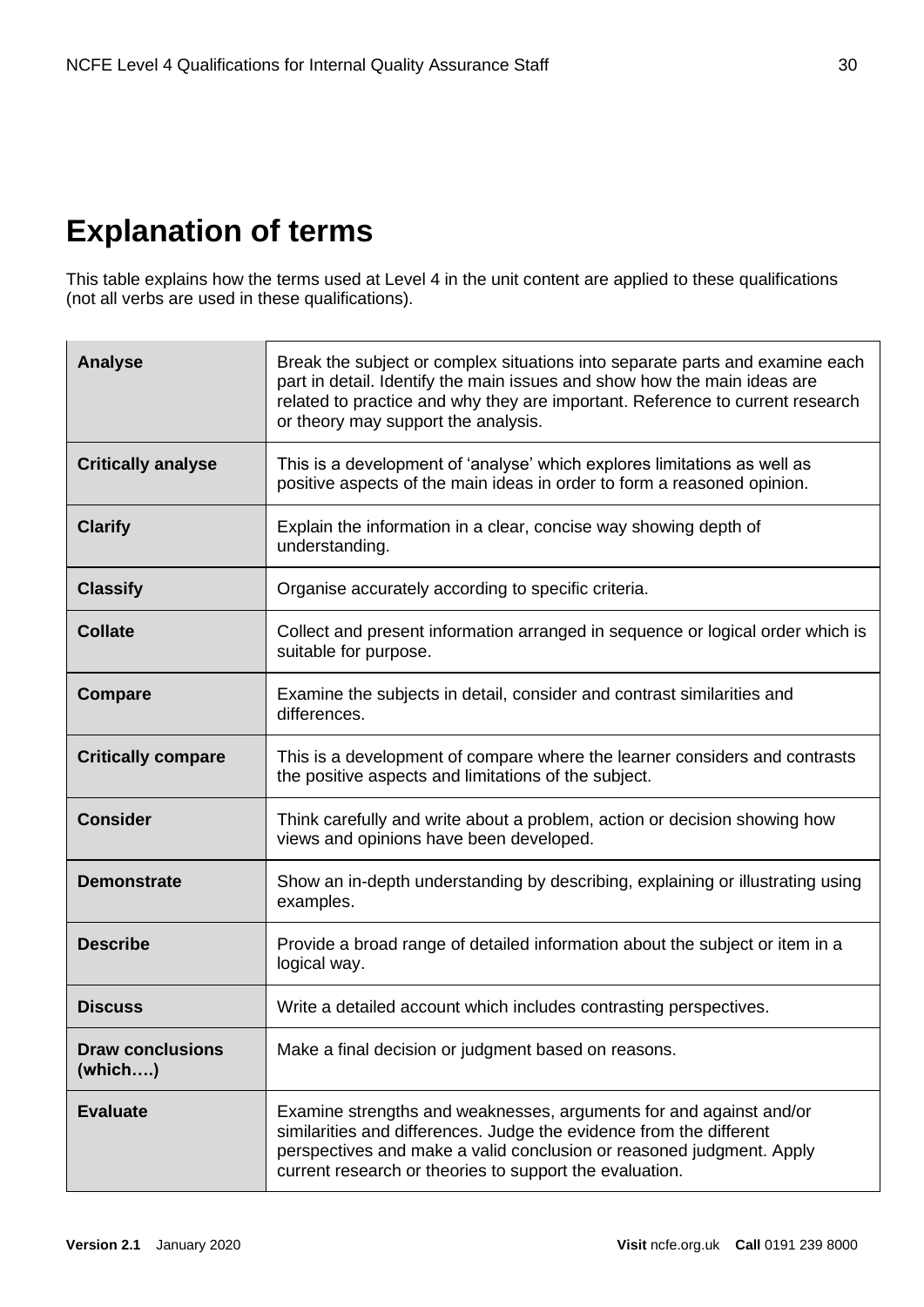| <b>Critically evaluate</b> | This is a development of 'evaluate' where the debates the validity of claims<br>from the opposing views and produces a convincing argument to support the<br>conclusion or judgement.       |
|----------------------------|---------------------------------------------------------------------------------------------------------------------------------------------------------------------------------------------|
| <b>Explain</b>             | Apply reasoning to account for how something is or to show understanding of<br>underpinning concepts. Responses could include examples to support these<br>reasons.                         |
| <b>Identify</b>            | Apply an in-depth knowledge to give the main points accurately. (A description<br>may also be necessary to gain higher marks when using compensatory<br>marking).                           |
| <b>Justify</b>             | Give a detailed explanation of the reasons for actions or decisions.                                                                                                                        |
| <b>Review and revise</b>   | Look back over the subject and make corrections or changes based on<br>additional knowledge or experience.                                                                                  |
| <b>Reflect</b>             | Learners should consider their actions, experiences or learning and the<br>implications of these in order to suggest significant developments for practice<br>and professional development. |
| Summarise                  | Give the main ideas or facts in a concise way to develop key issues.                                                                                                                        |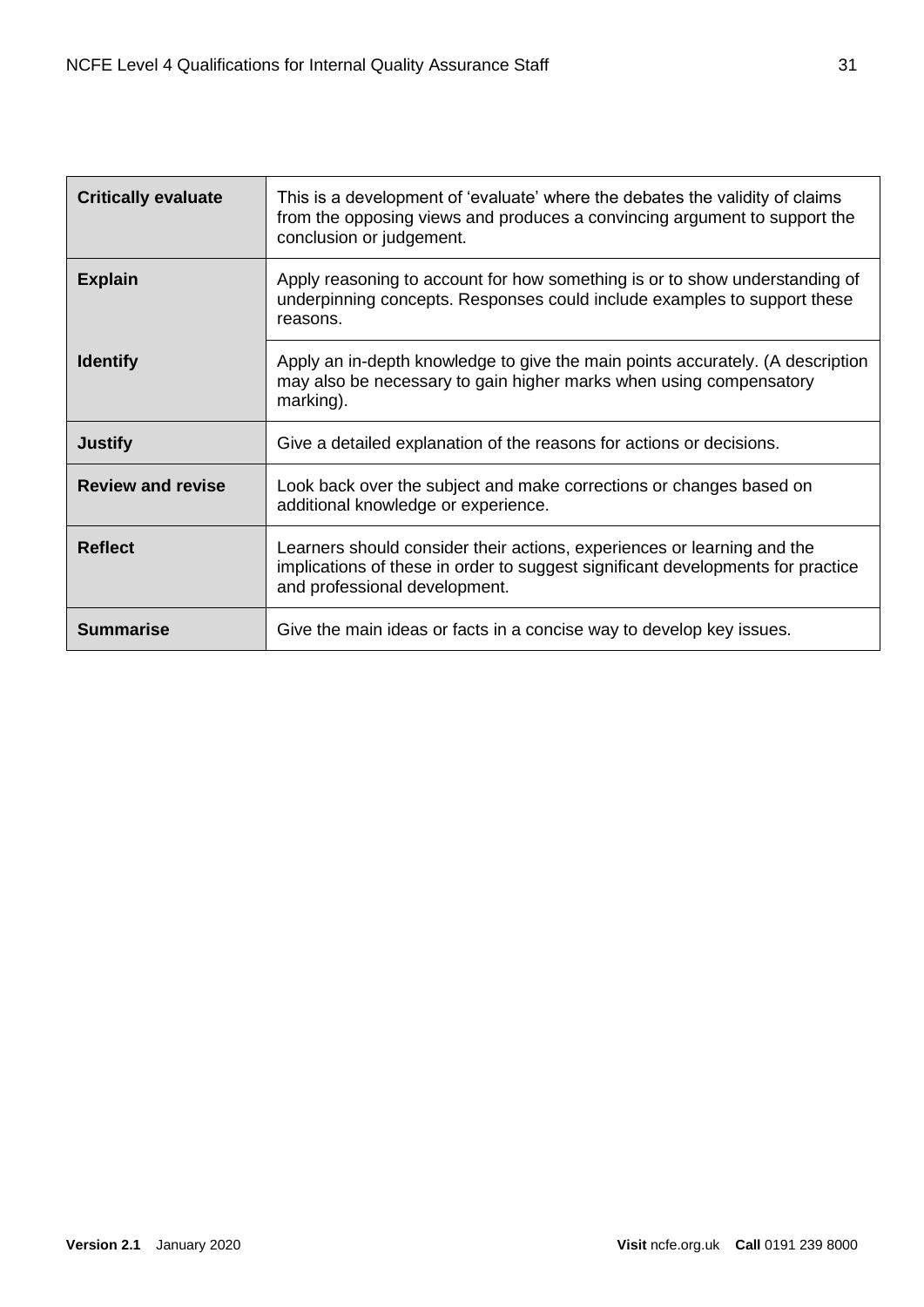### **Section 5 General information**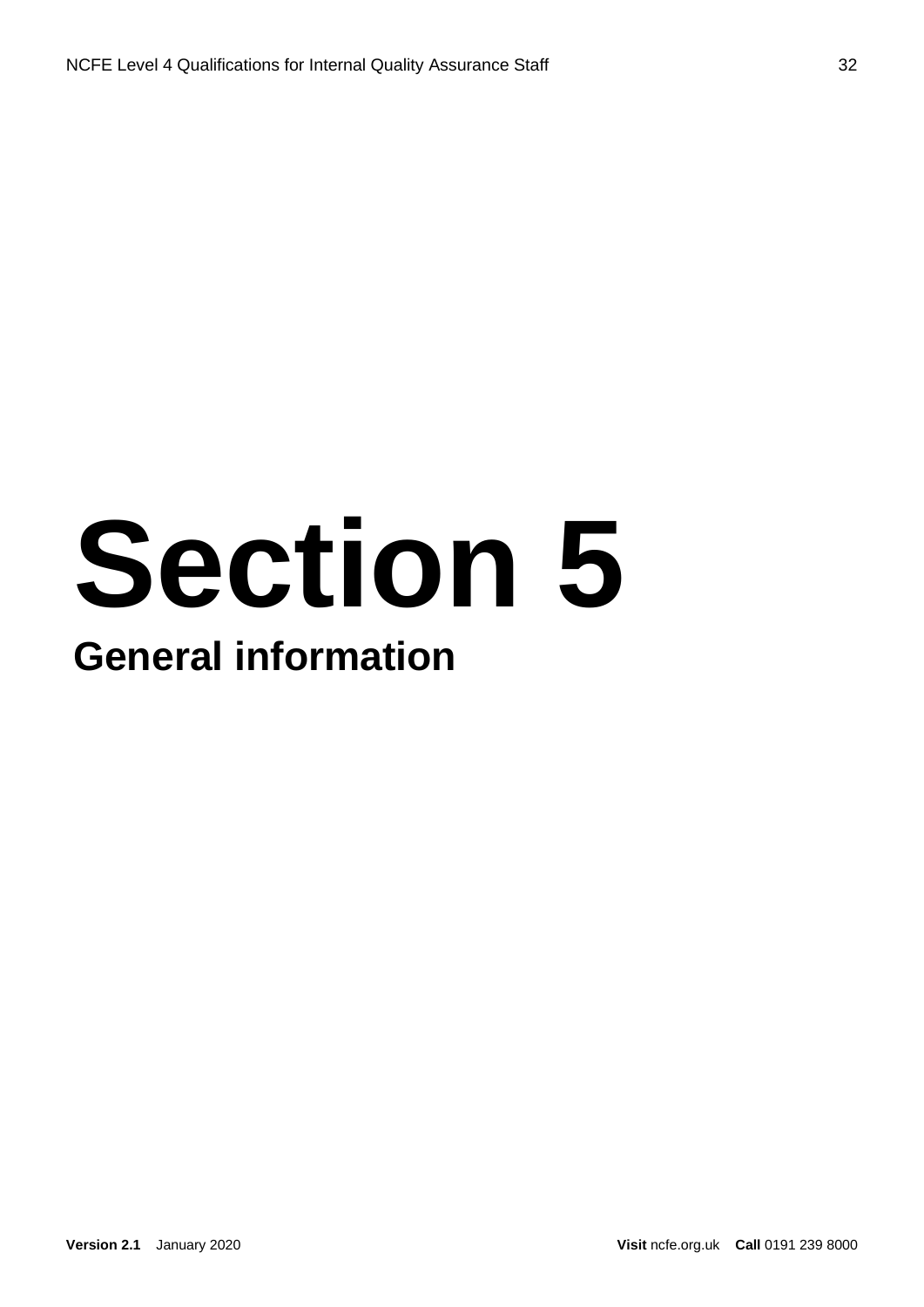#### **General information**

#### **Equal opportunities**

NCFE fully supports the principle of equal opportunities and opposes all unlawful or unfair discrimination on the grounds of ability, age, colour, culture, disability, domestic circumstances, employment status, gender, marital status, nationality, political orientation, racial origin, religious beliefs, sexual orientation and social background. NCFE aims to ensure that equality of opportunity is promoted and that unlawful or unfair discrimination, whether direct or indirect, is eliminated both in its own employment practices and in access to its qualifications. A copy of our Diversity and Equality policy is available on the NCFE website.

#### **Diversity, access and inclusion**

Our qualifications and associated assessments are designed to be accessible, inclusive and nondiscriminatory. NCFE regularly evaluates and monitors the 6 diversity strands (gender, age, race, disability, religion, sexual orientation) throughout the development process as well as throughout the delivery, external quality assurance and external assessment processes of live qualifications. This ensures that positive attitudes and good relations are promoted, discriminatory language is not used and our assessment procedures are fully inclusive.

Learners who require reasonable adjustments or special consideration should discuss their requirements with their Tutor, who should refer to our Reasonable Adjustments and Special Considerations policy for guidance.

For more information on the Reasonable Adjustments and Special Considerations policy please visit the NCFE website.

#### **Data protection**

NCFE is registered under the Data Protection Act and is committed to maintaining the highest possible standards when handling personal information.